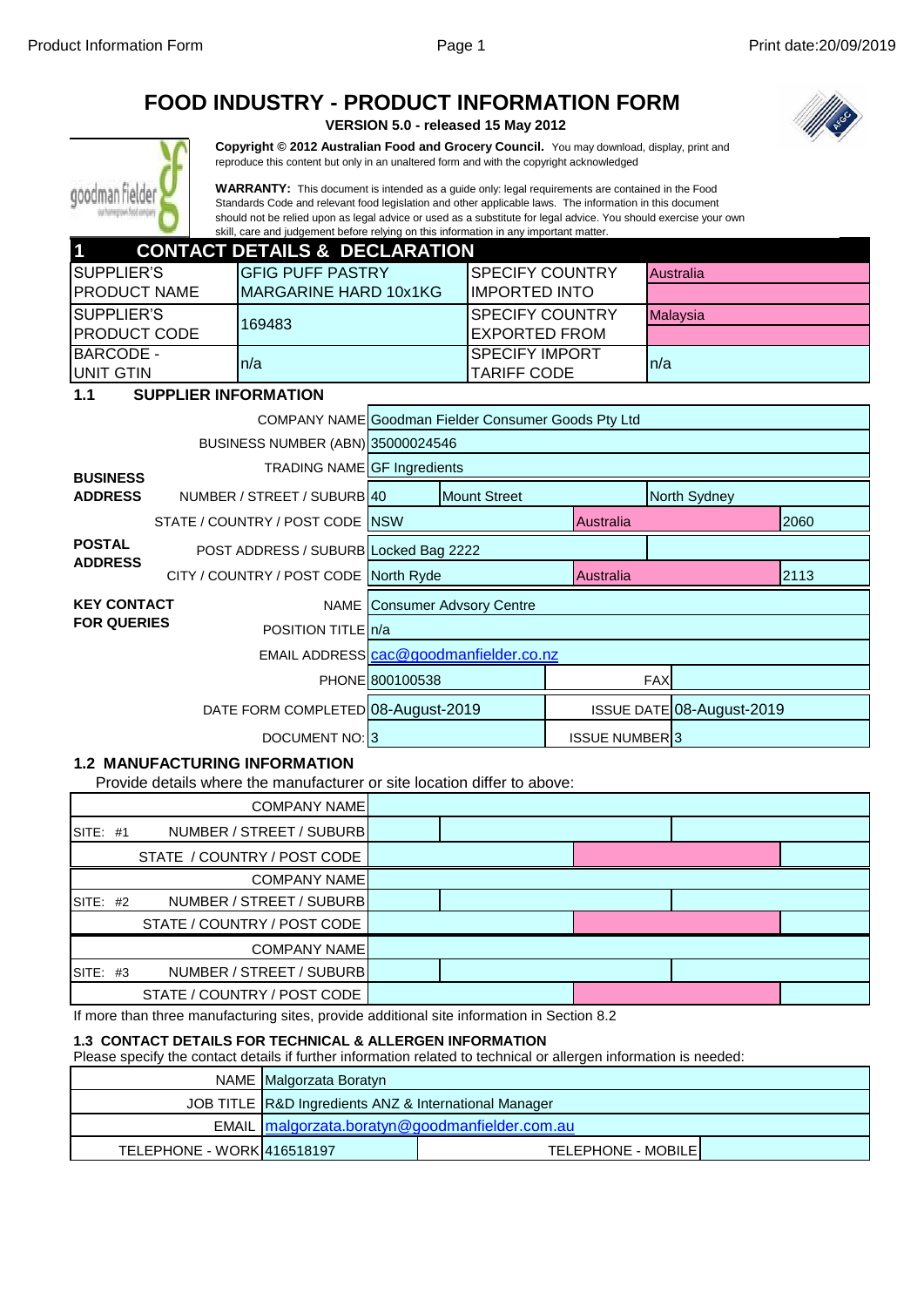#### **1.4 SUPPLIER DECLARATION AND WARRANTY**

#### The Supplier -

- **1 )** certifies that this product complies with the Australia New Zealand Food Standards Code; and, in addition to the information provided specifically in this form, and without limitation to compliance with any other
	- (a) Standard 1.3.4 Identity and Purity part of the Code, that the product complies with:
		- (b) Standard 1.4.1 Contaminants & Natural Toxicants
		- (c) Standard 1.4.2 Maximum Residue Limits in Food (In Australia), or
		- (d) Maximum Residue Limits of Agricultural Compounds, Mandatory Food Standard 1999 (and subsequent amendments) issued under sections 11C and 11Z of the Food Act 1981 in New Zealand
		- (e) Standard 1.4.3 Articles & Materials in Contact with Food
		- (f ) Standard 1.4.4 Prohibited & Restricted Plants & Fungi

where applicable, and that where such certification relies on third party audits, analysis, industry codes, or equivalence of international standards to demonstrate compliance, that certificates are current and available;

- **2 )** acknowledges that the Customer, and Supply Chain Customers of the Customer, will rely on the accuracy of the Product Information for food quality, safety and labelling purposes;
- **3)** certifies that the accuracy of the Product Information is limited to the following degree:  $-$ 
	- (a) that the Product Information in relation to ingredients obtained from a third party relies in good faith on Product Information provided by that third party;
	- (b) that the information is, to the best of the supplier's knowledge (having undertaken all reasonable verification procedures), true and accurate in relation to all other substances and processes;
- **4 )** agrees that all Product it supplies to the Customer will conform with the Product Information unless otherwise agreed to in writing and in advance by the Customer;
- **5 )** will immediately inform the Customer (and confirm in writing as soon as possible) if the supplier becomes aware of any error or omission in the Product Information;
- **6 )** will inform the Customer in writing and in advance of any change to the Product Information provided herein (including any changes that result from new or modified processes) if and when the supplier becomes aware of such changes; and
- **7 )** acknowledges that the Customer may provide the Product Information to
	- (a) regulatory agencies in relation to any matter raised by such agencies;
	- (b) courts and other legal tribunals for the purposes of any proceedings; and
	- (c) to its related businesses and partners who are involved in the acquisition, use, sale or compliance of the Product, under this same restriction as to disclosure.
	- but will otherwise NOT disclose the Product Information.
- **8 )**

acknowledges that, subject to the prior written agreement of the supplier and any restrictions nominated by the supplier in regard to disclosure of confidential information, the Customer may provide the Product Information to its own customers subject to those customers ensuring the information is not further disclosed.

| <b>COMPANY NAME</b><br>Signed for and on behalf of | Goodman Fielder                             |  |  |
|----------------------------------------------------|---------------------------------------------|--|--|
| <b>NAME</b> (Please print)                         | Malgorzata Boratyn                          |  |  |
| JOB TITLE (Please print)                           | R&D Ingredients ANZ & International Manager |  |  |
| <b>AUTHORISED SIGNATURE</b>                        | MBoratyn                                    |  |  |
| <b>DATE OF AUTHORISATION</b>                       | 08-August-2019                              |  |  |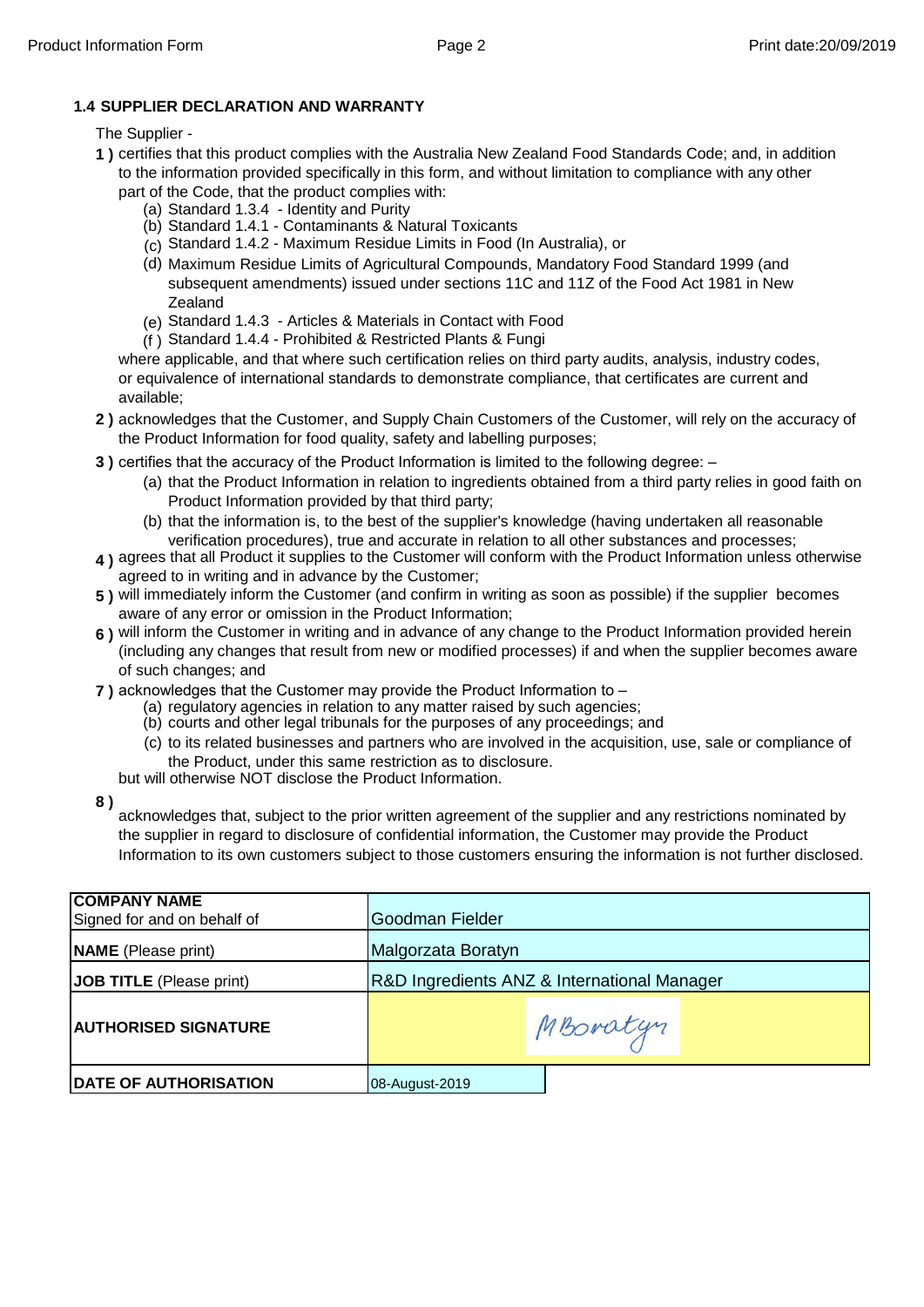#### **1.5 CUSTOMER DETAILS (WHERE KNOWN)**

| <b>COMPANY NAME</b>                                                             |                                   |                                                                |                      |
|---------------------------------------------------------------------------------|-----------------------------------|----------------------------------------------------------------|----------------------|
| NUMBER / STREET / SUBURB                                                        |                                   |                                                                |                      |
| CITY / COUNTRY / POST CODE                                                      |                                   |                                                                |                      |
| <b>CUSTOMER CONTACT NAME</b>                                                    |                                   |                                                                |                      |
| <b>CUSTOMER'S PRODUCT NAME</b>                                                  |                                   |                                                                |                      |
| <b>CUSTOMER'S PRODUCT CODE</b>                                                  |                                   |                                                                |                      |
|                                                                                 | <b>Customer Internal Use Only</b> |                                                                |                      |
|                                                                                 |                                   |                                                                |                      |
| Internal Product Code/Description 169483 GFIG PUFF PASTRY MARGARINE HARD 10x1KG |                                   |                                                                |                      |
| Version No. <sup>3</sup>                                                        |                                   |                                                                |                      |
|                                                                                 |                                   | Reason for Update allergen box ticked on and TPC stand amended |                      |
| Received and Reviewed By Malgorzata Boratyn                                     |                                   |                                                                |                      |
| Approved [Yes / No] Yes                                                         |                                   |                                                                | Date: 08-August-2019 |

#### **1.6 DEFINITIONS / REFERENCES**

References to the "Code" or specific "Standards" throughout this document refer to the standards outlined in the Australia New Zealand Food Standards Code. The Australia New Zealand Food Standards Code can be viewed at: [htt](http://www.foodstandards.gov.au/foodstandardscode/)p://www.foodstandards.gov.au/foodstandardscode/

Management and Labelling Guide which are available from the AFGC website: [htt](http://www.afgc.org.au/)p://www.afgc.org.au/ The AFGC provides some industry guides, specifically on how to apply date marking, and the AFGC Allergen

documents can be viewed at: [http](http://www.allergenbureau.net/vital/)://www.allergenbureau.net/vital/ Additional related documents on allergen management and VITAL (Voluntary Incidental Trace Allergen Labelling)

#### **1.7 CHECKLIST AND ATTACHMENTS**

#### **X Page 2 has been signed and dated (Section 1.4)**

Current Certificates attached - if applicable (Section 3.2.3 and Section 5.2)

Supplier C of C, or C of A for analysis - if applicable (Section 7)

Other associated documents attached as requested by the customer

(e.g. MSDS, HACCP certification, product specification, and related documents)

#### **1.8 Status of completion for each section:**

| <b>COMPLETED</b> | Section 1 - Contact details and declaration                             |
|------------------|-------------------------------------------------------------------------|
| <b>COMPLETED</b> | Section 2 - Product Information & Ingredients                           |
| <b>COMPLETED</b> | Section 3 - Compositional information                                   |
| <b>COMPLETED</b> | Section 4 - Foods requiring pre-market clearance                        |
| <b>COMPLETED</b> | Section 5 - Nutrients & consumer information claims                     |
| <b>COMPLETED</b> | Section 6 - Product shelf life, storage & packaging                     |
| <b>COMPLETED</b> | Section 7 - Chemical, microbial, organoleptic & physical specifications |
| <b>COMPLETED</b> | Section 8 - Additional comments                                         |

Check Box if help is needed identify mandatory sections of form which have NOT been completed: **X MANDATORY input boxes which are not complete will now be coloured dark purple.**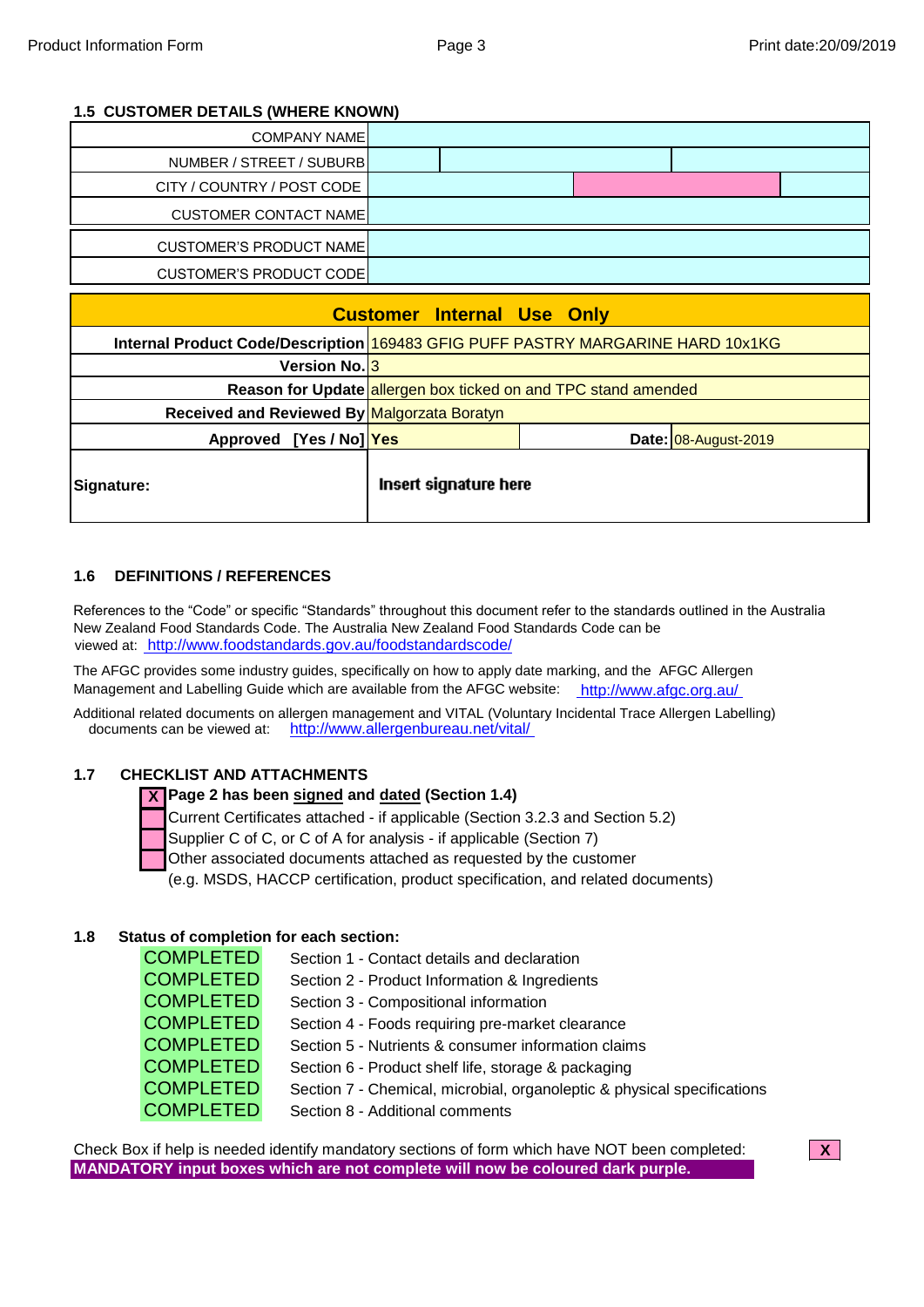## **2 PRODUCT INFORMATION & INGREDIENTS**

**2.1 PRODUCT DESCRIPTION** (Physical and technological description)

GFIG Puff Pastry Margarine Hard is made from the finest quality palm oil and its fractions. It is specially formulated and texturized to impart excellent elastic texture, smooth consistency and ease of use at ambient temperature.

#### **2.2 LEGAL DESCRIPTION / SUGGESTED LABELLING DESCRIPTION**

Vegetable oils, water, salt, emulsifiers (471, 322 from soy), mixed tocopherols (307b), natural colour (160a).

#### **2.3 PRODUCT APPLICATION AND INTENDED USE**

2.3.1 Specify the intended use of the product

**Food supplied as an ingredient for use in further manufacturing or processing**

2.3.2 Specify which best describes the product **Solid, semi-solid or powder substance, intended for use in further preparation**

#### **2.4 COUNTRY OF ORIGIN**

- 2.4.1 Specify the most appropriate overarching country of origin declaration which applies to this product : **Declaration: Country: Made in (with local & imported ingredients) Malaysia**
- 2.4.2 Indicate if the local content of ingredients/components originating from Malaysia

on average exceeds 95% | Yes Yes/No **Yes**

2.4.3 Are the primary components, from which this product is made or derived, sourced from more than one country? The state of the state of the state of the state of the state of the SNo Yes/No. Yes/No



**No**

**No Yes**

**Yes**

2.4.4 Indicate if the following apply in determining country of origin declaration in 2.4.1:

The IMPORTED COMPONENTS have undergone substantial transformation | No Yes/No The PRODUCT has undergone substantial transformation  $\begin{bmatrix} No \\ \end{bmatrix}$  Yes/No

50% or more of total product costs are incurred in the country stated **Yes** Yes/No

Essential characteristic of the product is the result of local processing conditions **Yes** Yes/No

#### **COMPONENT TYPE 2.5**

Specify the type of the components present in product (Tick ONLY ONE check box below)

product is **a single component** substance

**X** product contains ingredients, which may include **compound** substances

product consists of various ingredients which are NOT compound substances

#### **2.6 INGREDIENT DECLARATION**

Specify all ingredients including food additives in descending order, including percentage labelling of characterising components or ingredients. Compound substances must specify all ingredients and additives present and the characterising ingredient or component. Food additives must specify a functional class name and the food additive name or code number [e.g. antioxidants (304, 306), or food acid (citric)]

**How many components are in this product?**

7

| <b>COMPONENT NAME</b>          | <b>PERCENT</b><br><b>OF TOTAL</b><br>$\frac{9}{6}$ | <b>COMPOUND SUBSTANCE INGREDIENTS</b><br>Full breakdown list of components in compound ingredient<br>including additive code numbers | Characterising<br>component<br>$\%$ |
|--------------------------------|----------------------------------------------------|--------------------------------------------------------------------------------------------------------------------------------------|-------------------------------------|
| Palm oil and palm kernel oil   | 80 min %   n/a                                     |                                                                                                                                      |                                     |
| <b>Distilled Monoglyceride</b> | $0.5$ max % $n/a$                                  |                                                                                                                                      |                                     |
| Soy lecithin                   | $0.5$ max % $n/a$                                  |                                                                                                                                      |                                     |
| Mixed tocopherols              | u.us max<br>$\%$                                   | 307b                                                                                                                                 | 90 min %                            |
| Natural colorant (beta         | 0.006 max                                          |                                                                                                                                      |                                     |
| carotene)                      | $\%$                                               | 160a, Natural Beta-Carotene 30% Oil Soluble                                                                                          | 30 min %                            |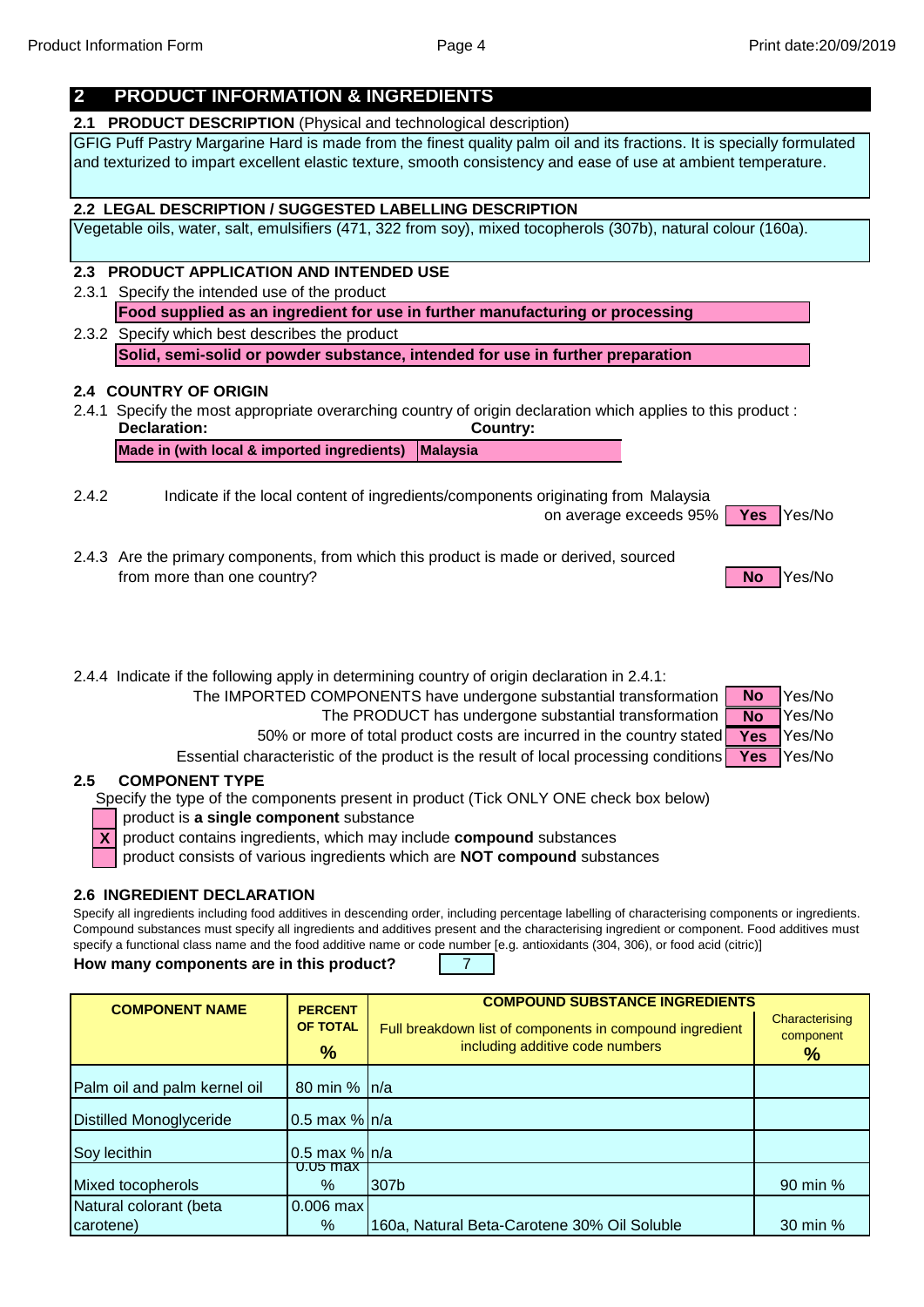### **2.6 INGREDIENT DECLARATION INCLUDING PERCENTAGE LABELLING (continued)**

| <b>COMPONENT NAME</b> | <b>COMPOUND SUBSTANCE INGREDIENTS</b><br><b>PERCENT</b> |                                                                                             |                             |
|-----------------------|---------------------------------------------------------|---------------------------------------------------------------------------------------------|-----------------------------|
|                       | OF TOTAL                                                | Full breakdown list of components in compound ingredient<br>including additive code numbers | Characterising<br>component |
|                       | $\%$                                                    |                                                                                             | $\frac{9}{6}$               |
|                       |                                                         |                                                                                             |                             |
| Salt                  | 3.5 max %                                               |                                                                                             |                             |
| Water                 | 16% max                                                 |                                                                                             |                             |
|                       |                                                         |                                                                                             |                             |
|                       |                                                         |                                                                                             |                             |
|                       |                                                         |                                                                                             |                             |
|                       |                                                         |                                                                                             |                             |
|                       |                                                         |                                                                                             |                             |
|                       |                                                         |                                                                                             |                             |
|                       |                                                         |                                                                                             |                             |
|                       |                                                         |                                                                                             |                             |
|                       |                                                         |                                                                                             |                             |
|                       |                                                         |                                                                                             |                             |
|                       |                                                         |                                                                                             |                             |
|                       |                                                         |                                                                                             |                             |
|                       |                                                         |                                                                                             |                             |
|                       |                                                         |                                                                                             |                             |
|                       |                                                         |                                                                                             |                             |
|                       |                                                         |                                                                                             |                             |
|                       |                                                         |                                                                                             |                             |
|                       |                                                         |                                                                                             |                             |
|                       |                                                         |                                                                                             |                             |
|                       |                                                         |                                                                                             |                             |
|                       |                                                         |                                                                                             |                             |
|                       |                                                         |                                                                                             |                             |
|                       |                                                         |                                                                                             |                             |
|                       |                                                         |                                                                                             |                             |
|                       |                                                         |                                                                                             |                             |
|                       |                                                         |                                                                                             |                             |
|                       |                                                         |                                                                                             |                             |
|                       |                                                         |                                                                                             |                             |
|                       |                                                         |                                                                                             |                             |
|                       |                                                         |                                                                                             |                             |
|                       |                                                         |                                                                                             |                             |
|                       |                                                         |                                                                                             |                             |
|                       |                                                         |                                                                                             |                             |
|                       |                                                         |                                                                                             |                             |
|                       |                                                         |                                                                                             |                             |
|                       |                                                         |                                                                                             |                             |
|                       |                                                         |                                                                                             |                             |
|                       |                                                         |                                                                                             |                             |
|                       |                                                         |                                                                                             |                             |
|                       |                                                         |                                                                                             |                             |
|                       |                                                         |                                                                                             |                             |
|                       |                                                         |                                                                                             |                             |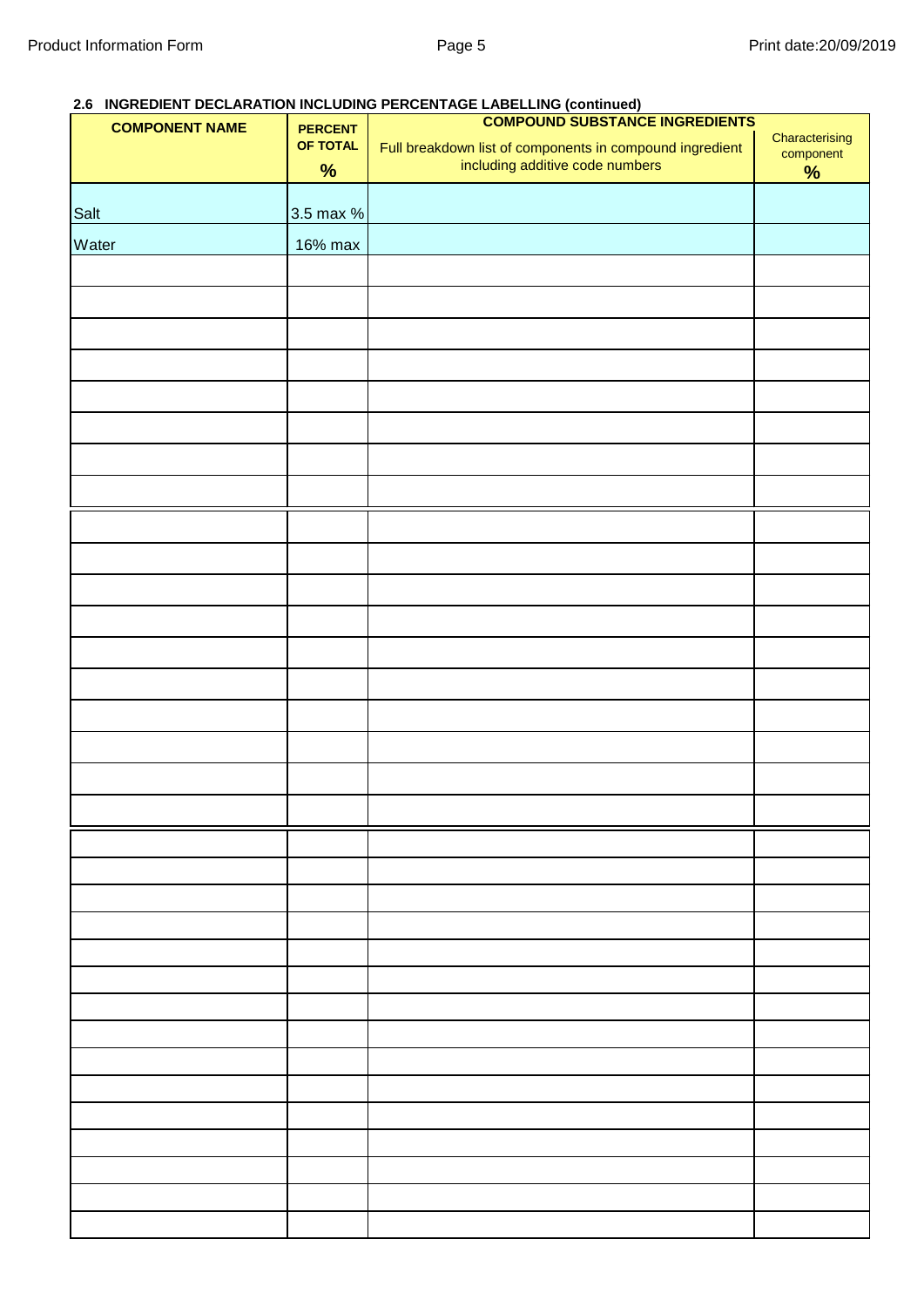### **2.7 PROCESSING AIDS**

Specify all processing aids used in the manufacture of this product not otherwise declared in the ingredient list.

| <b>NAME OF PROCESSING AID</b> | <b>FSC ADDITIVE NUMBER</b><br><b>OR EC</b> (as applicable) | PERMITTED USE AND CLASS NAME  |  |  |
|-------------------------------|------------------------------------------------------------|-------------------------------|--|--|
| Activated bleaching earth     | n/a                                                        | <b>Bleaching agent</b>        |  |  |
| Phosphoric acid               | n/a                                                        | Degumming agent               |  |  |
| Citric acid                   | n/a                                                        | Degumming agent               |  |  |
| Nickel catalyst               | n/a                                                        | <b>Hydrogenation catalyst</b> |  |  |
|                               |                                                            |                               |  |  |
|                               |                                                            |                               |  |  |
|                               |                                                            |                               |  |  |
|                               |                                                            |                               |  |  |
|                               |                                                            |                               |  |  |

### **3 COMPOSITIONAL INFORMATION**

#### **3.1 MANDATORY ADVISORY OR WARNING STATEMENTS & DECLARATIONS**

*(" Yes" response triggers a mandatory advisory or warning statement. Refer Standard 1.2.3 of the Code)*

| <b>FOOD / COMPONENT</b>                                                                                                                                                                                                                     | <b>PRESENT</b><br><b>YES / NO</b> |
|---------------------------------------------------------------------------------------------------------------------------------------------------------------------------------------------------------------------------------------------|-----------------------------------|
| Bee pollen presented as a food or ingredient                                                                                                                                                                                                | <b>No</b>                         |
| Propolis presented as a food or ingredient                                                                                                                                                                                                  | <b>No</b>                         |
| Unpasteurised milk and unpasteurised liquid milk products                                                                                                                                                                                   | <b>No</b>                         |
| Aspartame or aspartame-acesulphame salt (or phenylalanine)                                                                                                                                                                                  | <b>No</b>                         |
| Unpasteurised egg products                                                                                                                                                                                                                  | <b>No</b>                         |
| Quinine                                                                                                                                                                                                                                     | <b>No</b>                         |
| Kola beverages containing added caffeine                                                                                                                                                                                                    | <b>No</b>                         |
| Guarana or extracts of guarana                                                                                                                                                                                                              | <b>No</b>                         |
| Phytosterol esters                                                                                                                                                                                                                          | <b>No</b>                         |
| Tall oil phytosterols.                                                                                                                                                                                                                      | <b>No</b>                         |
| Cereal-based beverages, where these foods contain no more than 2.5% m/m fat and less<br>than 3% m/m protein, or less than 3% m/m protein only.                                                                                              | <b>No</b>                         |
| Evaporated and dried products made from cereals, where these foods contain no more<br>than 2.5% m/m fat and less than 3% m/m protein, or less than 3% m/m protein only, as<br>reconstituted according to directions for direct consumption. | <b>No</b>                         |
| Milk, and beverages made from soy or cereals, where these foods contain no more than<br>2.5% m/m fat.                                                                                                                                       | <b>No</b>                         |
| Evaporated milks, dried milks and equivalent products made from soy or cereals, where<br>these foods contain no more than 2.5% m/m fat as reconstituted according to directions for<br>direct consumption.                                  | <b>No</b>                         |
| Royal jelly presented as a food or ingredient                                                                                                                                                                                               | <b>No</b>                         |
| Polyols, Isomalts, Polydextrose (Lactitol, Maltitol, Maltitol syrup, Mannitol, Xylitol, Erythritol,<br>Isomalt, Polydextrose, Sorbitol)                                                                                                     | No                                |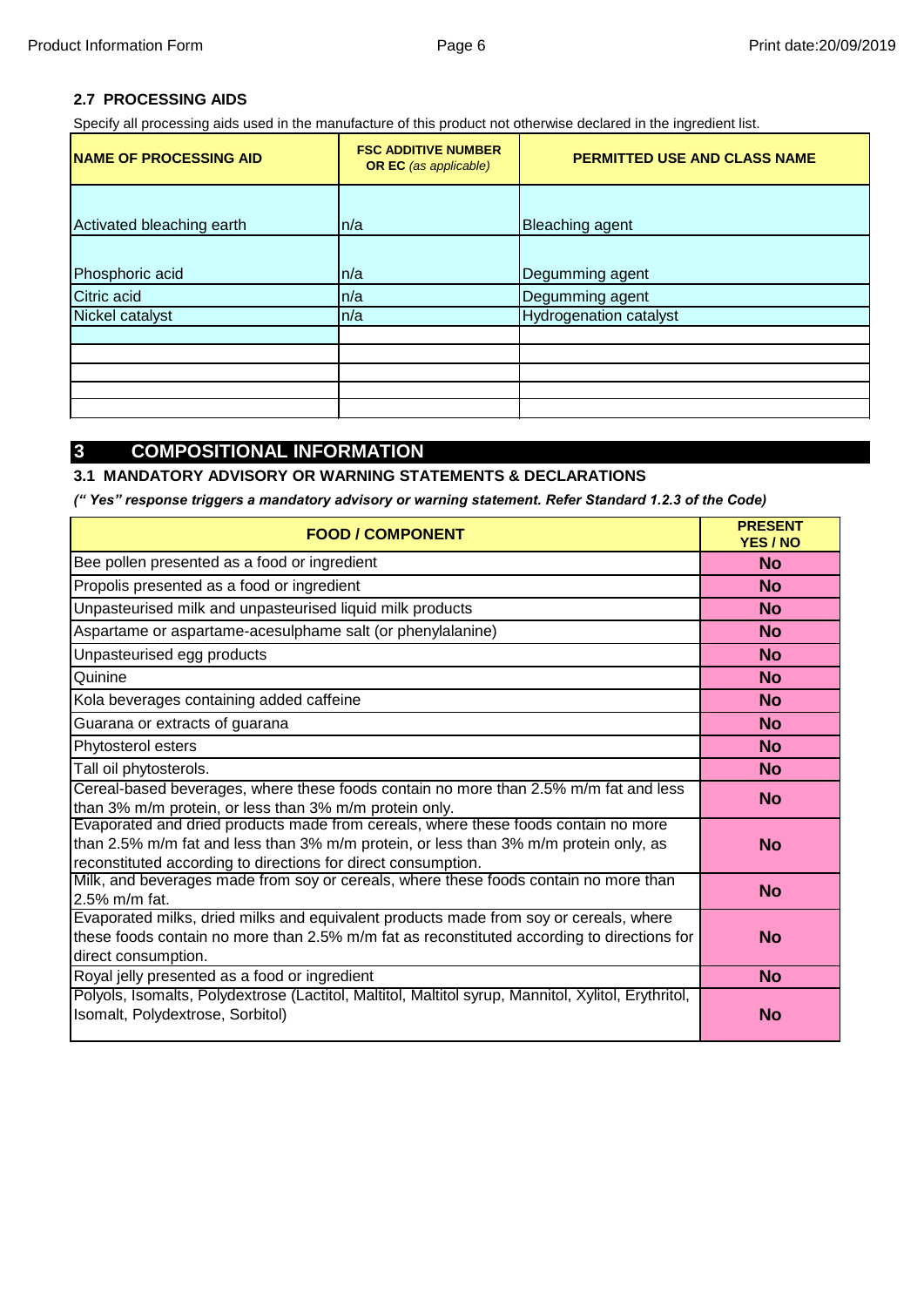

other

#### **3.3 INGREDIENTS TO BE DECLARED AS ALLERGENS OR SULPHITE**

**Yes/No** Please insert **YES** or **NO** to indicate if the product contains, or was manufactured using, any ingredient, additive or processing aid which has been derived from the following food sources. Highly processed derivatives must always be declared. Carefully assess compound ingredients for hidden allergens. [\*\* Lupin included as a possible future addition to the Food Standards Code.]

**No**

**No**

| <b>No</b>               | Cereals containing gluten & their products [wheat, rye, barley, oats, spelt]             |
|-------------------------|------------------------------------------------------------------------------------------|
| No                      | <b>Crustacea &amp; crustacea products</b>                                                |
| No                      | Egg & egg products                                                                       |
| $\overline{N}$          | <b>Fish &amp; fish products (including mollusc with or without shells and fish oils)</b> |
| $\overline{No}$         | <b>Lupin &amp; lupin products</b> [** not a mandatory labelling allergen at this time]   |
| $\overline{No}$         | <b>Milk &amp; milk products</b>                                                          |
| No                      | <b>Peanut &amp; peanut products</b>                                                      |
| No                      | Sesame seed & sesame seed products                                                       |
| $\overline{\text{Yes}}$ | Soybean & soybean products                                                               |
| <b>No</b>               | Tree nuts & tree nut products                                                            |
|                         | Reserved for future allergen - left blank intentionally                                  |
|                         |                                                                                          |

**Sulphites,** present **in** ingredients, additives or processing aids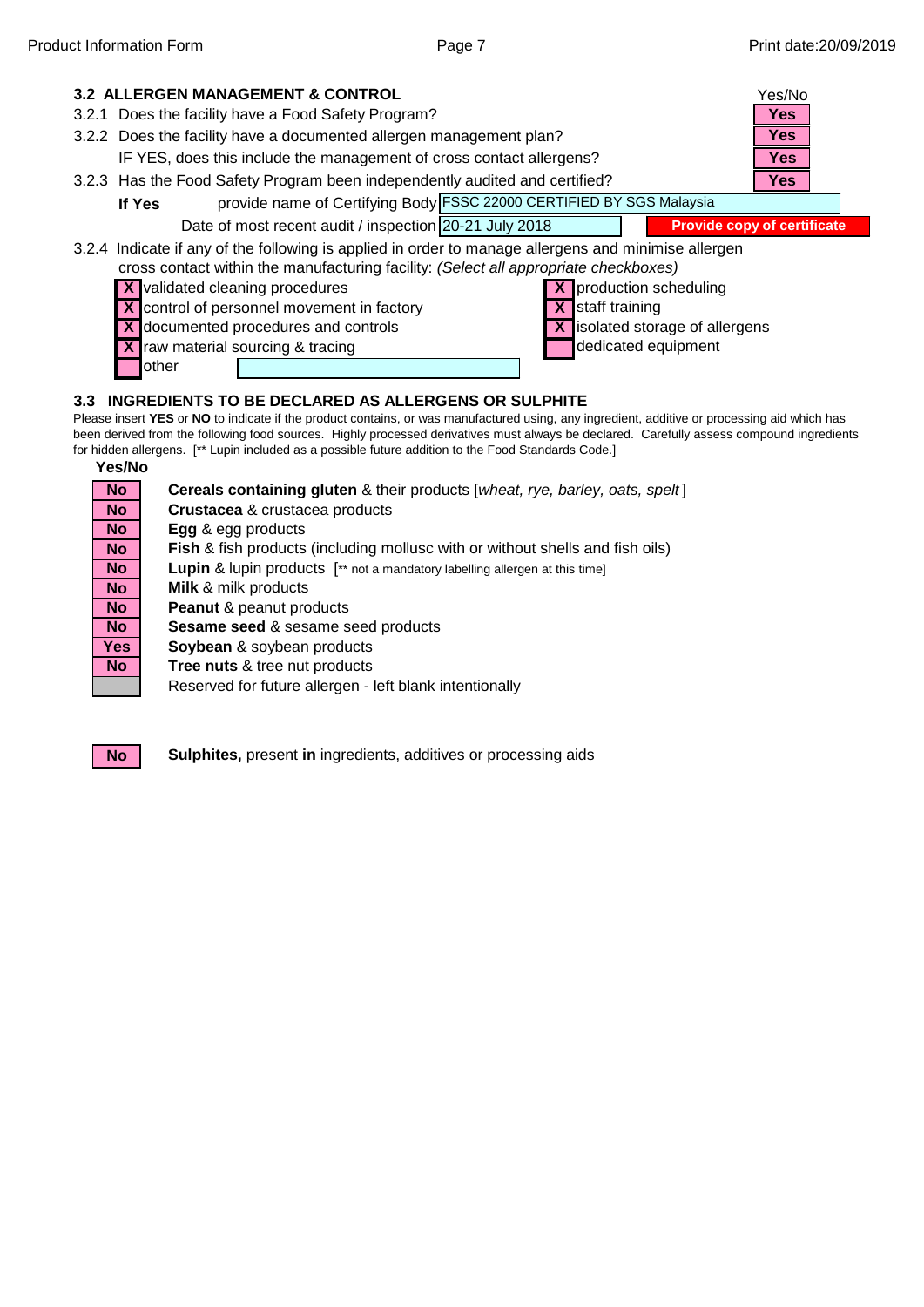#### **3.3.1 Complete all coloured rows corresponding with "YES" declaration provided above.**

| 0.0.1 Complete an ociourcu reno corresponding mail TEO Recitation previaca above.                               | <b>SOURCE NAME</b>                                                      | <b>DERIVATIVE NAME</b>                                           | <b>PROPORTION (%)</b>    |                          | <b>PROCESS</b>                       |
|-----------------------------------------------------------------------------------------------------------------|-------------------------------------------------------------------------|------------------------------------------------------------------|--------------------------|--------------------------|--------------------------------------|
| <b>ALLERGENIC</b><br><b>SUBSTANCE</b>                                                                           | The allergenic food from<br>which ingredient is derived<br>(e.g. wheat) | Ingredient, additive or<br>processing aid (e.g.<br>maltodextrin) | Derivative in<br>product | Protein in<br>derivative | Allergenic<br>protein is<br>removed? |
| <b>Cereals containing gluten</b><br>and their products<br>[wheat, rye, barley, oats,<br>spelt & derived product |                                                                         |                                                                  |                          |                          |                                      |
| e.g. wheat maltodextrin]                                                                                        |                                                                         |                                                                  |                          |                          |                                      |
| <b>Crustacea</b><br>& crustacea products                                                                        |                                                                         |                                                                  |                          |                          |                                      |
| Egg<br>& egg products                                                                                           |                                                                         |                                                                  |                          |                          |                                      |
| <b>Fish</b>                                                                                                     |                                                                         |                                                                  |                          |                          |                                      |
| & fish products<br>(including mollusc extract<br>and fish oils)                                                 |                                                                         |                                                                  |                          |                          |                                      |
| Lupin<br>& lupin products                                                                                       |                                                                         |                                                                  |                          |                          |                                      |
| <b>Milk</b><br>& milk products                                                                                  |                                                                         |                                                                  |                          |                          |                                      |
|                                                                                                                 |                                                                         |                                                                  |                          |                          |                                      |
| Peanut<br>& peanut products (including<br>peanut oil)                                                           |                                                                         |                                                                  |                          |                          |                                      |
| <b>Sesame Seed</b><br>& sesame seed products<br>(including sesame oils)                                         |                                                                         |                                                                  |                          |                          |                                      |
| <b>Soybean</b>                                                                                                  | Soybean                                                                 | Soy lecithin                                                     | 0.5% max                 | 2.20%                    | <b>No</b>                            |
| & soybean products<br>(including soybean oils)                                                                  | Soybean                                                                 | Soy mixed tocopherol                                             | 0.05% max                | 0.00%                    | <b>No</b>                            |
| <b>Tree nuts</b><br>& tree nut products                                                                         |                                                                         |                                                                  |                          |                          |                                      |
| Reserved for future<br>allergen                                                                                 |                                                                         |                                                                  |                          |                          |                                      |

3.3.3 Based on Section 3.3, SPECIFY allergenic ingredients to be declared:

Contains: <mark>I</mark>soy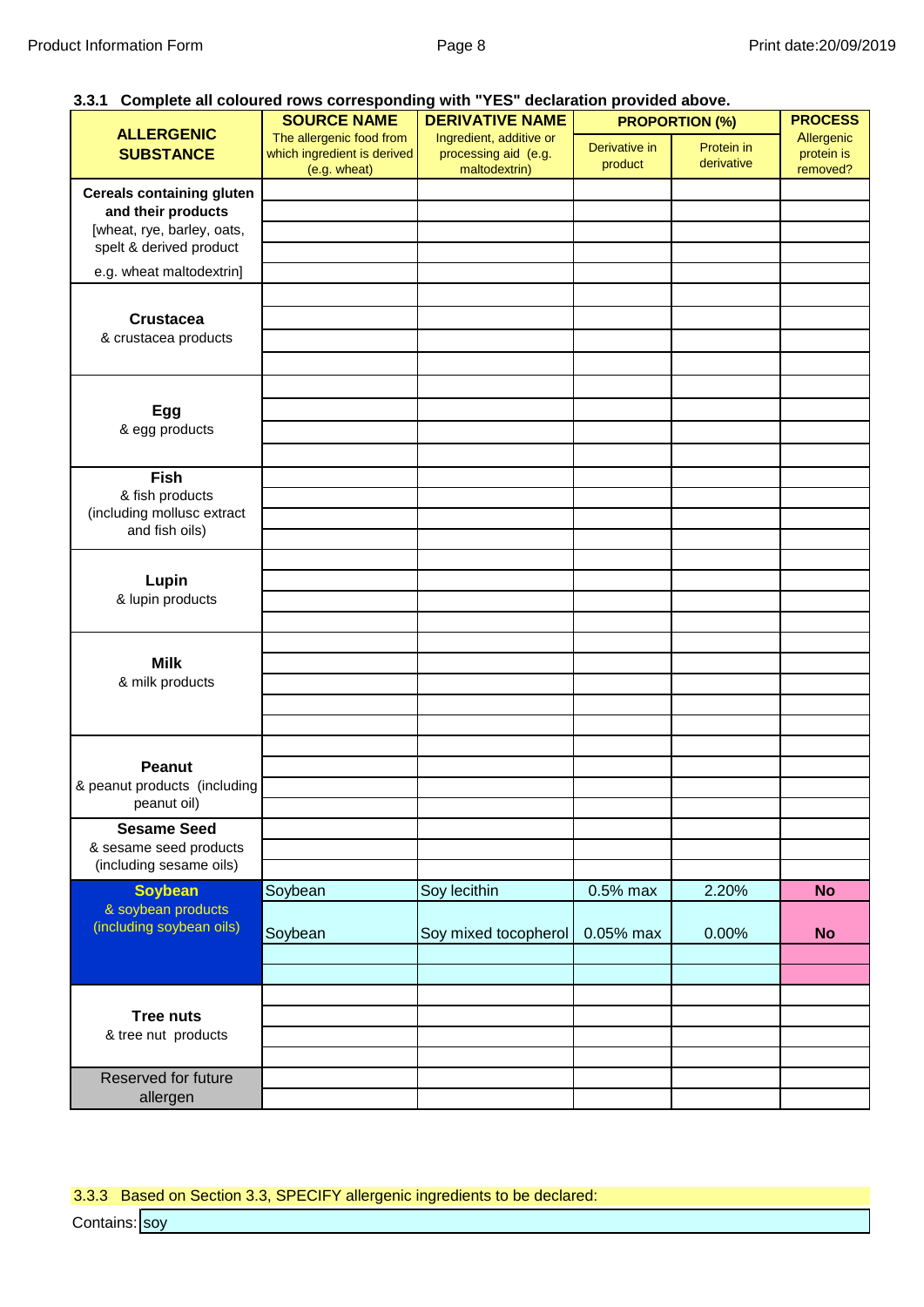#### **IF 3.4 ALLERGEN CROSS CONTACT** Yes/No

**N** 3.4.1 Except for any allergens listed in Section 3.3, does your company have on site and handle ANY OTHER allergenic substances listed below?

**IF YES,** complete ALL columns with respect to the potential cross contact allergens based on information received through YOUR supply chain AND YOUR manufacturing processes.

*\*\*Refer to VITAL procedure and decision tree.*  [http](http://www.allergenbureau.net/vital/)://www.allergenbureau.net/vital/

|                                                             |                                                               |                                                           | 3.4.2 All columns must be completed WHERE HIGHLIGHTED                                         |                                                                                            |                                                                                        |
|-------------------------------------------------------------|---------------------------------------------------------------|-----------------------------------------------------------|-----------------------------------------------------------------------------------------------|--------------------------------------------------------------------------------------------|----------------------------------------------------------------------------------------|
| <b>ALLERGENIC</b><br><b>SUBSTANCE</b>                       | <b>PRESENT</b><br><b>IN SAME</b><br><b>FACILITY</b><br>Yes/No | <b>PRESENT</b><br><b>ON SAME</b><br><b>LINE</b><br>Yes/No | <b>SOURCE FOOD</b><br>The allergenic food from<br>which ingredient is<br>derived (e.g. wheat) | <b>DERIVATIVE NAME</b><br>Ingredient, additive or<br>processing aid (e.g.<br>maltodextrin) | <b>TOTAL PROTEIN**</b><br>protein level by VITAL, or<br>specify "particulate"<br>mg/kg |
| <b>Cereals containing</b><br>gluten & their<br>products     | No                                                            |                                                           |                                                                                               |                                                                                            |                                                                                        |
| Crustacea &<br>crustacea products                           | <b>No</b>                                                     |                                                           |                                                                                               |                                                                                            |                                                                                        |
| Egg & egg products                                          | <b>No</b>                                                     |                                                           |                                                                                               |                                                                                            |                                                                                        |
| Fish & fish products<br>(inc mollusc & oils)                | <b>No</b>                                                     |                                                           |                                                                                               |                                                                                            |                                                                                        |
| Lupin & lupin<br>products                                   | No                                                            |                                                           |                                                                                               |                                                                                            |                                                                                        |
| Milk & milk<br>products                                     | No                                                            |                                                           |                                                                                               |                                                                                            |                                                                                        |
| <b>Peanuts &amp; peanut</b><br>products (inc<br>peanut oil) | <b>Yes</b>                                                    | <b>No</b>                                                 | n/a<br>peanut<br>n/a                                                                          | Roasted peanut oil                                                                         |                                                                                        |
| <b>Sesame Seed &amp;</b><br>sesame products                 | <b>Yes</b>                                                    | <b>No</b>                                                 | n/a<br>sesame<br>n/a                                                                          | Roasted sesame oil                                                                         |                                                                                        |
|                                                             |                                                               |                                                           |                                                                                               |                                                                                            |                                                                                        |
| Tree nuts & tree nut<br>products                            | <b>No</b>                                                     |                                                           |                                                                                               |                                                                                            |                                                                                        |
| Reserved for future<br>allergen                             |                                                               |                                                           |                                                                                               |                                                                                            |                                                                                        |

3.4.3 Is cross contact allergen present in particulate form in the facility or on same lines? No Yes/No

**No**

3.4.5 Have cross contact allergen levels been assessed using the VITAL procedure? No Nes/No **IF NO,** Provide appropriate precautionary statement for this product in box below:

**No**

no precautionary statement required, please refer to the section 8, paragraph 8.1

**Yes**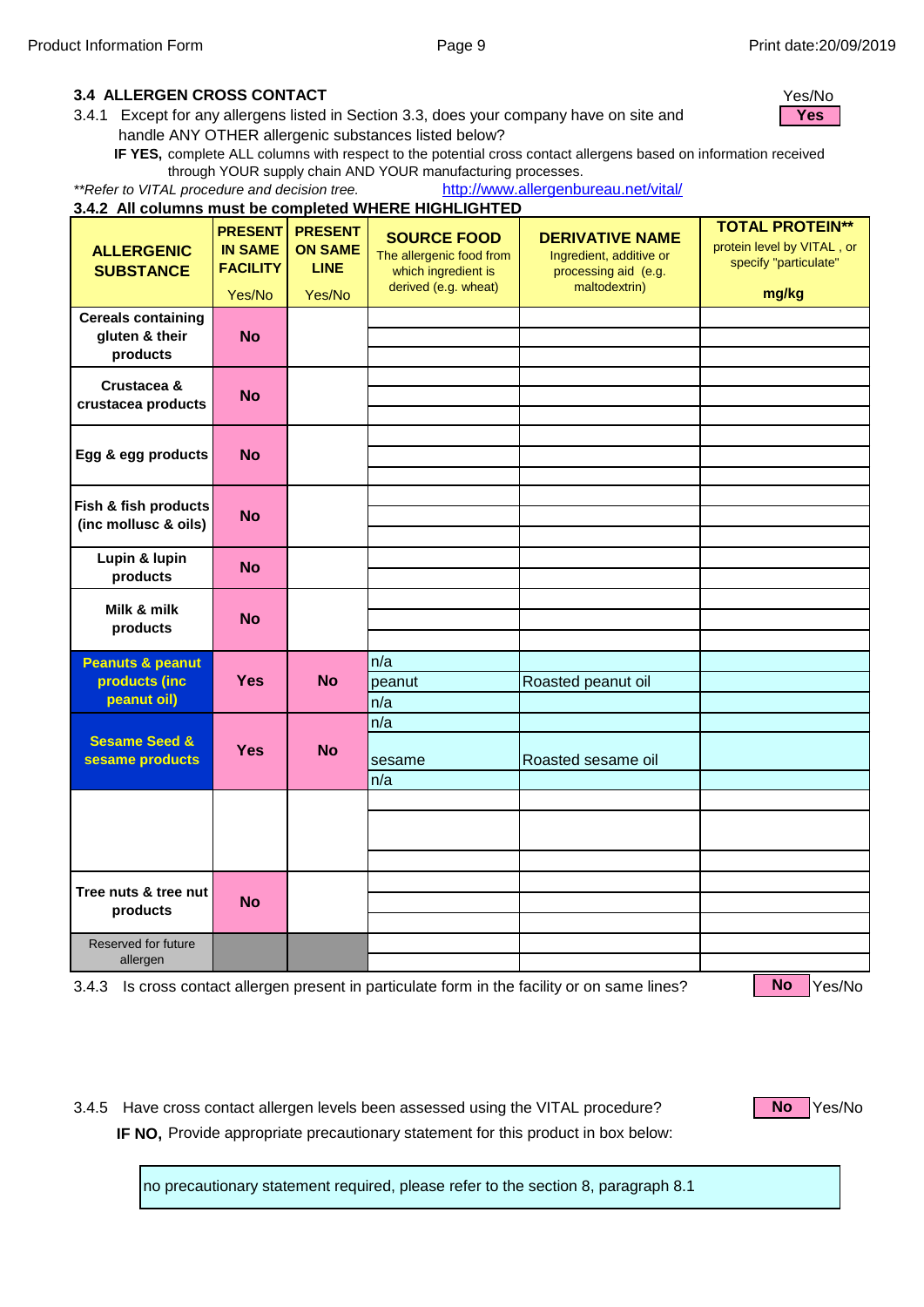#### **3.5 INTERNATIONAL ALLERGEN, LABELLING & INFORMATION REQUIREMENTS**

| <b>FOOD / COMPONENT</b>                                                                                       |                                                                                                       | <b>PRESENT</b> | <b>NAME OF FOOD</b> | <b>DERIVATIVE NAME</b> |
|---------------------------------------------------------------------------------------------------------------|-------------------------------------------------------------------------------------------------------|----------------|---------------------|------------------------|
|                                                                                                               |                                                                                                       | (Yes/No)       | (e.g. apple)        | (e.g. cider vinegar)   |
| <b>Gelatine</b>                                                                                               | beef - collagen                                                                                       | <b>No</b>      |                     |                        |
|                                                                                                               | other source                                                                                          | <b>No</b>      |                     |                        |
| Seafood                                                                                                       | Algae/carrageenan                                                                                     | <b>No</b>      |                     |                        |
| products                                                                                                      | Shellfish (Mollusc)                                                                                   | <b>No</b>      |                     |                        |
|                                                                                                               | Matsutake mushroom                                                                                    | <b>No</b>      |                     |                        |
| Fungi                                                                                                         | Other mushroom                                                                                        | <b>No</b>      |                     |                        |
|                                                                                                               | Avocado                                                                                               | <b>No</b>      |                     |                        |
|                                                                                                               | Banana                                                                                                | <b>No</b>      |                     |                        |
|                                                                                                               | Pome fruit -<br>apples, pears                                                                         | <b>No</b>      |                     |                        |
| <b>Fruits</b>                                                                                                 | Stone fruit -<br>cherry, peach, plum,<br>apricot.                                                     | <b>No</b>      |                     |                        |
|                                                                                                               | <b>Berry Fruits -</b><br>blueberry, kiwifruit,<br>strawberry                                          | <b>No</b>      |                     |                        |
|                                                                                                               | <b>Citrus Fruits -</b><br>grapefruit, lemon, lime,<br>orange                                          | <b>No</b>      |                     |                        |
|                                                                                                               | <b>Buckwheat</b>                                                                                      | <b>No</b>      |                     |                        |
| Grains,<br>Seeds, Nuts<br>& Spices                                                                            | Coconut, poppy,<br>sunflower, etc                                                                     | <b>No</b>      |                     |                        |
|                                                                                                               | Mustard                                                                                               | <b>No</b>      |                     |                        |
|                                                                                                               | Tomato                                                                                                | <b>No</b>      |                     |                        |
|                                                                                                               | Yam                                                                                                   | <b>No</b>      |                     |                        |
|                                                                                                               | Allium genus -                                                                                        |                |                     |                        |
|                                                                                                               | chive, leek, onion,<br>garlic, spring onion                                                           | <b>No</b>      |                     |                        |
| <b>Vegetables</b>                                                                                             | Legumes -<br>other than peanut<br>soybeans & lupins                                                   | <b>No</b>      |                     |                        |
|                                                                                                               | Umbelliferae -                                                                                        |                |                     |                        |
|                                                                                                               | aniseed, carrot, celery,<br>celeriac, chervil, cumin,<br>dill, coriander, fennel,<br>parsley, parsnip | <b>No</b>      |                     |                        |
|                                                                                                               |                                                                                                       |                |                     |                        |
| <b>Yeast &amp; Yeast Products</b><br><i>(including yeast extracts)</i><br>Tick box if hydrolysed or autolysed |                                                                                                       |                |                     |                        |
|                                                                                                               |                                                                                                       | <b>No</b>      |                     |                        |
|                                                                                                               |                                                                                                       |                |                     |                        |
|                                                                                                               |                                                                                                       |                |                     |                        |
| <b>Herbs</b>                                                                                                  |                                                                                                       |                |                     |                        |
|                                                                                                               |                                                                                                       | <b>No</b>      |                     |                        |
|                                                                                                               | Tick box if herb / herb extract                                                                       |                |                     |                        |
|                                                                                                               |                                                                                                       |                |                     |                        |
|                                                                                                               | <b>Spice</b>                                                                                          | <b>No</b>      |                     |                        |
|                                                                                                               | (excluding mustard)                                                                                   |                |                     |                        |
|                                                                                                               | Tick box if spice / spice extract                                                                     |                |                     |                        |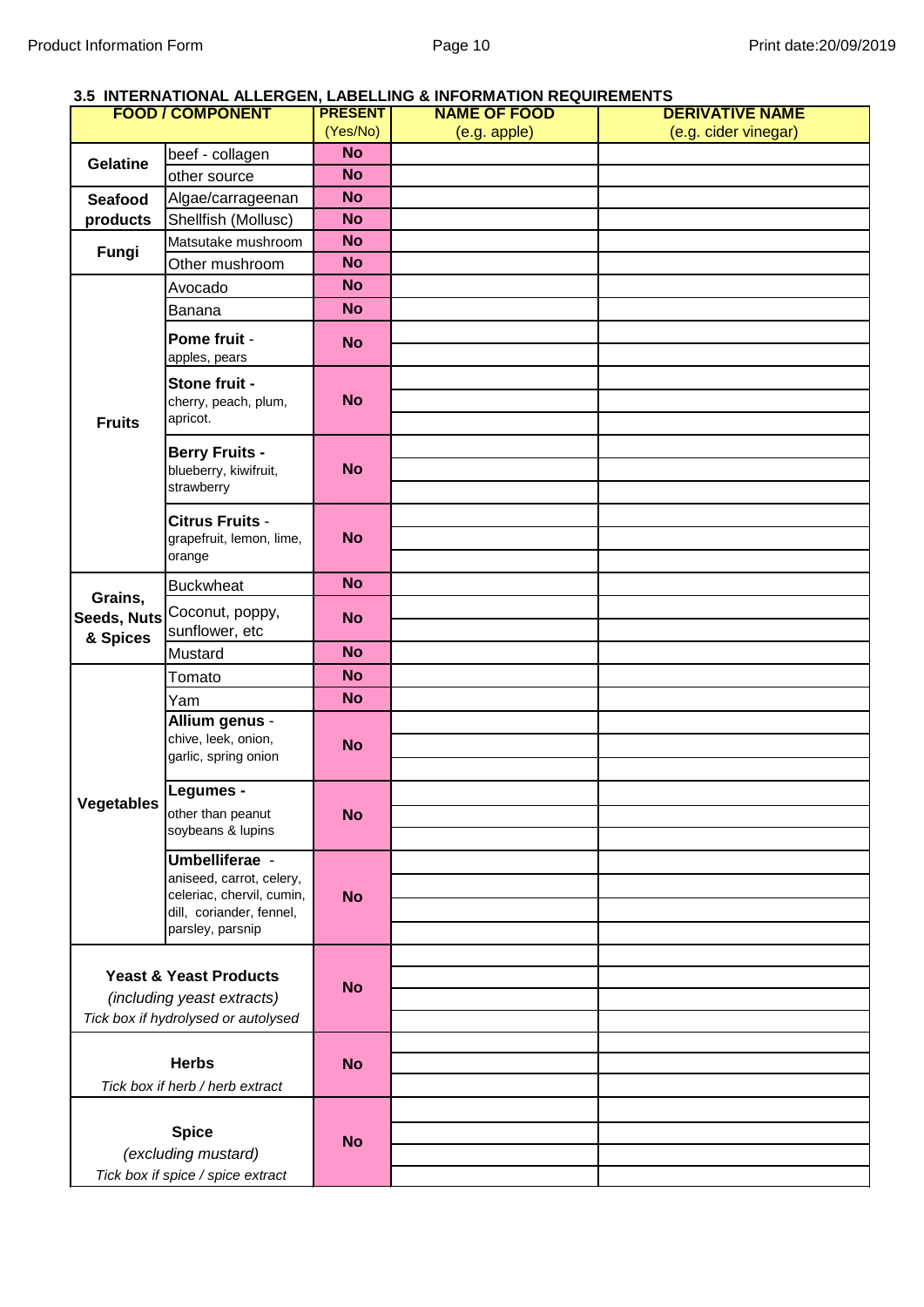#### **3.6 ADDITIONAL LABELLING & INFORMATION REQUIREMENTS**

|                         | <b>FOOD / COMPONENT</b>           | <b>PRESENT</b> |                                                                                            | <b>ADDITIONAL INFORMATION</b>                                     |                                  |                |        |  |  |
|-------------------------|-----------------------------------|----------------|--------------------------------------------------------------------------------------------|-------------------------------------------------------------------|----------------------------------|----------------|--------|--|--|
|                         |                                   | (Yes/No)       |                                                                                            | TO BE PROVIDED WHERE PROMPTED                                     |                                  |                |        |  |  |
|                         | Butylated hydroxyanisole<br>(BHA) | <b>No</b>      | amount added (milligram/kilogram)                                                          |                                                                   |                                  |                |        |  |  |
| Antioxidants            | Butylated hydroxytoluene<br>(BHT) | <b>No</b>      | amount added (milligram/kilogram)                                                          |                                                                   |                                  |                |        |  |  |
|                         | Other antioxidants                | <b>Yes</b>     | Specify type:                                                                              | Non GM Soy Mixed tocopherols<br>amount added (milligram/kilogram) |                                  |                |        |  |  |
| <b>Added Caffeine</b>   |                                   | <b>No</b>      | amount added (milligram/kilogram)                                                          |                                                                   |                                  | 200.00         |        |  |  |
|                         | (exclude naturally occurring)     |                |                                                                                            | level % v/v:                                                      |                                  |                |        |  |  |
| Alcohol (Residual)      |                                   | <b>No</b>      | specific gravity if product is alcohol:                                                    |                                                                   |                                  |                |        |  |  |
|                         |                                   |                | Specify types of<br>fats and oils:                                                         |                                                                   |                                  |                |        |  |  |
|                         | Animal                            | <b>No</b>      | Has fatty acid composition been altered?                                                   |                                                                   |                                  |                | Yes/No |  |  |
|                         |                                   |                | Specify the process used to alter composition:                                             |                                                                   |                                  |                |        |  |  |
| <b>Added Fats</b>       |                                   |                | Specify types of palm oil and palm kernel oil                                              |                                                                   |                                  |                |        |  |  |
| & Oils                  |                                   |                | fats and oils:                                                                             |                                                                   |                                  |                |        |  |  |
|                         | Vegetable                         | <b>Yes</b>     | If Palm oil is present, is this RSPO certified?                                            |                                                                   |                                  | <b>Yes</b>     | Yes/No |  |  |
|                         |                                   |                | Has fatty acid composition been altered?<br>Specify the process used to alter composition: |                                                                   |                                  | <b>Yes</b>     | Yes/No |  |  |
|                         |                                   |                | Full hydrogenation                                                                         |                                                                   |                                  |                |        |  |  |
|                         |                                   |                | Specify type of vegetable protein:                                                         |                                                                   |                                  |                |        |  |  |
|                         | Acid                              | <b>No</b>      |                                                                                            |                                                                   |                                  |                |        |  |  |
| Hydrolysed<br>Vegetable | Hydrolysed                        |                | 100% hydrolysis                                                                            |                                                                   |                                  |                |        |  |  |
| Proteins                | Enzyme                            |                | Specify type of vegetable protein:                                                         |                                                                   |                                  |                |        |  |  |
|                         | Hydrolysed                        | <b>No</b>      |                                                                                            |                                                                   |                                  |                |        |  |  |
|                         |                                   |                | 100% hydrolysis                                                                            |                                                                   |                                  |                |        |  |  |
|                         |                                   |                | Name of sweetener                                                                          |                                                                   | Number                           | Amount (mg/kg) |        |  |  |
| Intense sweetener       |                                   | <b>No</b>      |                                                                                            |                                                                   |                                  |                |        |  |  |
|                         |                                   |                |                                                                                            |                                                                   |                                  |                |        |  |  |
|                         |                                   |                | Name of preservative                                                                       |                                                                   | Number                           | Amount (mg/kg) |        |  |  |
| Preservatives           |                                   | <b>No</b>      |                                                                                            |                                                                   |                                  |                |        |  |  |
|                         |                                   |                |                                                                                            |                                                                   |                                  |                |        |  |  |
|                         |                                   |                | Name of flavour enhancer                                                                   |                                                                   | Additive number                  |                |        |  |  |
| Flavour enhancers       |                                   | <b>No</b>      |                                                                                            |                                                                   |                                  |                |        |  |  |
|                         |                                   |                |                                                                                            |                                                                   |                                  |                |        |  |  |
|                         |                                   |                | Specify type/s                                                                             |                                                                   | <b>Specify Additive Number/s</b> |                |        |  |  |
| <b>Added Colours</b>    |                                   |                | Natural                                                                                    | <b>X E160a</b>                                                    |                                  |                |        |  |  |
|                         |                                   | <b>Yes</b>     | <b>Artificial</b>                                                                          |                                                                   |                                  |                |        |  |  |
|                         |                                   |                | <b>Not Defined</b>                                                                         |                                                                   |                                  |                |        |  |  |
|                         |                                   |                |                                                                                            |                                                                   |                                  |                |        |  |  |
|                         |                                   |                |                                                                                            |                                                                   |                                  |                |        |  |  |
|                         |                                   |                |                                                                                            |                                                                   |                                  |                |        |  |  |
|                         |                                   |                |                                                                                            |                                                                   |                                  |                |        |  |  |
| <b>Added Flavours</b>   |                                   | <b>No</b>      |                                                                                            |                                                                   |                                  |                |        |  |  |
|                         |                                   |                |                                                                                            |                                                                   |                                  |                |        |  |  |
|                         |                                   |                |                                                                                            |                                                                   |                                  |                |        |  |  |
|                         |                                   |                |                                                                                            |                                                                   |                                  |                |        |  |  |
| <b>Added Salt</b>       |                                   | <b>Yes</b>     |                                                                                            | amount added (milligram/100g)<br>3000.00                          |                                  |                |        |  |  |
| <b>Added Sugar</b>      |                                   | <b>No</b>      |                                                                                            | amount added (gram/100g)                                          |                                  |                |        |  |  |
|                         | List specific component:          |                | Provide relevant details necessary for consumer advice:                                    |                                                                   |                                  |                |        |  |  |
| <b>TTHER<br/> NENT</b>  |                                   |                | $0.5%$ max                                                                                 |                                                                   |                                  |                |        |  |  |
|                         | Distilled monoglyceride           |                |                                                                                            |                                                                   |                                  |                |        |  |  |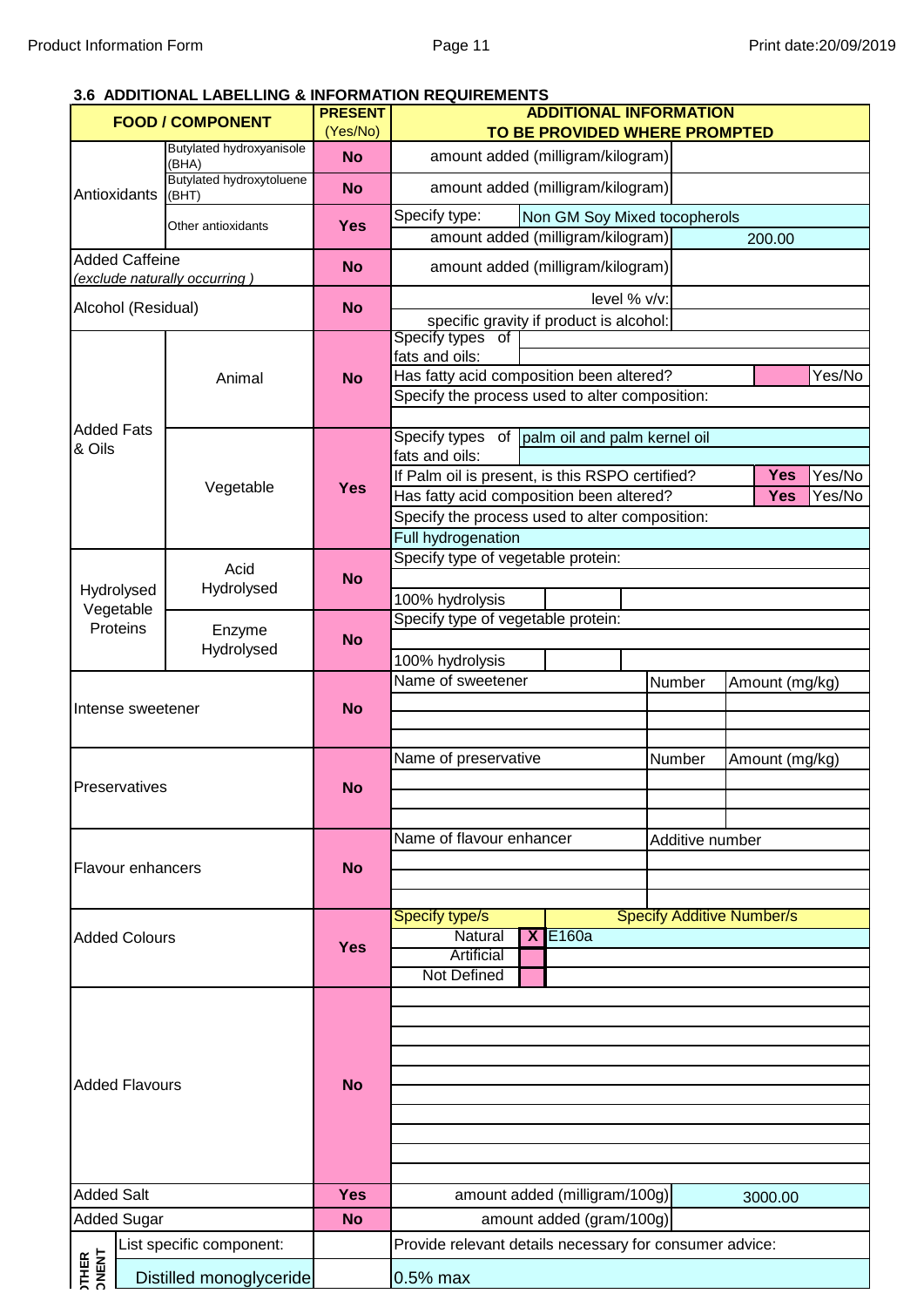| ICL INIONNAION FONN                                                       |                            | raye iz                                                                                                      | <b>FIIIII</b> Gale. ZU/USIZI                                   |
|---------------------------------------------------------------------------|----------------------------|--------------------------------------------------------------------------------------------------------------|----------------------------------------------------------------|
| ANY C<br>COMPK<br>Soy lecithin                                            |                            | $0.5%$ max                                                                                                   |                                                                |
|                                                                           |                            |                                                                                                              |                                                                |
| 3.7                                                                       |                            | <b>QUARANTINE &amp; IMPORT/EXPORT INFORMATION REQUIREMENTS</b>                                               |                                                                |
| <b>FOOD / COMPONENT</b>                                                   | <b>PRESENT</b><br>(Yes/No) |                                                                                                              | <b>ADDITIONAL INFORMATION</b><br>TO BE PROVIDED WHERE PROMPTED |
|                                                                           |                            | Specify type of animals                                                                                      |                                                                |
| <b>Animal &amp; Animal products</b><br>(e.g. animal flesh, organs, stock, |                            | Specify type of animal derivatives                                                                           |                                                                |
| gelatine, animal fat, tallow, milk,                                       | <b>No</b>                  | Specify country/ies of origin                                                                                |                                                                |
| collagen from skin and / or hides<br>etc)                                 |                            | Describe any heat processing<br>used in the manufacture of this<br>product (temperature/time):               |                                                                |
|                                                                           |                            | Specify type of animals<br>(tick appropriate box)                                                            |                                                                |
|                                                                           |                            | Specify type of meat derivatives                                                                             |                                                                |
| <b>Meat &amp; Meat products</b><br>(e.g. animal flesh, animal organs,     |                            | Specify source of meat products<br>(i.e. Country and city):                                                  |                                                                |
| meat extracts)                                                            | <b>No</b>                  | Describe any heat processing<br>used in the manufacture of this<br>product (temperature/time):               |                                                                |
|                                                                           |                            | How do you ensure products are<br>derived from animals free of<br>bovine spongiform<br>encephalopathy (BSE)? |                                                                |
|                                                                           |                            | Specify type of birds<br>(tick appropriate box)                                                              |                                                                |
| <b>Bird &amp; Bird products</b>                                           |                            | Specify type of bird derivatives                                                                             |                                                                |
| (e.g. meat, fat, eggs, extracts,<br>feathers, feet, etc.)                 | <b>No</b>                  | Specify source of bird products<br>(i.e. Country and city):                                                  |                                                                |
|                                                                           |                            | Describe any heat processing<br>used in the manufacture of this<br>product (temperature/time):               |                                                                |
|                                                                           |                            | Specify type of fish:                                                                                        |                                                                |
| <b>Fish &amp; Fish products</b>                                           |                            | Specify type of fish derivatives                                                                             |                                                                |
| (e.g. smoked salmon, pilchards,<br>shark fin, fish roe, etc)              | <b>No</b>                  | Specify source of fish products<br>(i.e. Country and city):                                                  |                                                                |
|                                                                           |                            | Describe any heat processing<br>used in the manufacture of this<br>product (temperature/time):               |                                                                |
|                                                                           |                            | Specify type of honey or honey<br>derivatives                                                                |                                                                |
| Honey & Honey products                                                    | <b>No</b>                  | Specify source of honey products<br>(i.e. Country and State):                                                |                                                                |
|                                                                           |                            | Describe any heat processing<br>used in the manufacture of this<br>product (temperature/time):               |                                                                |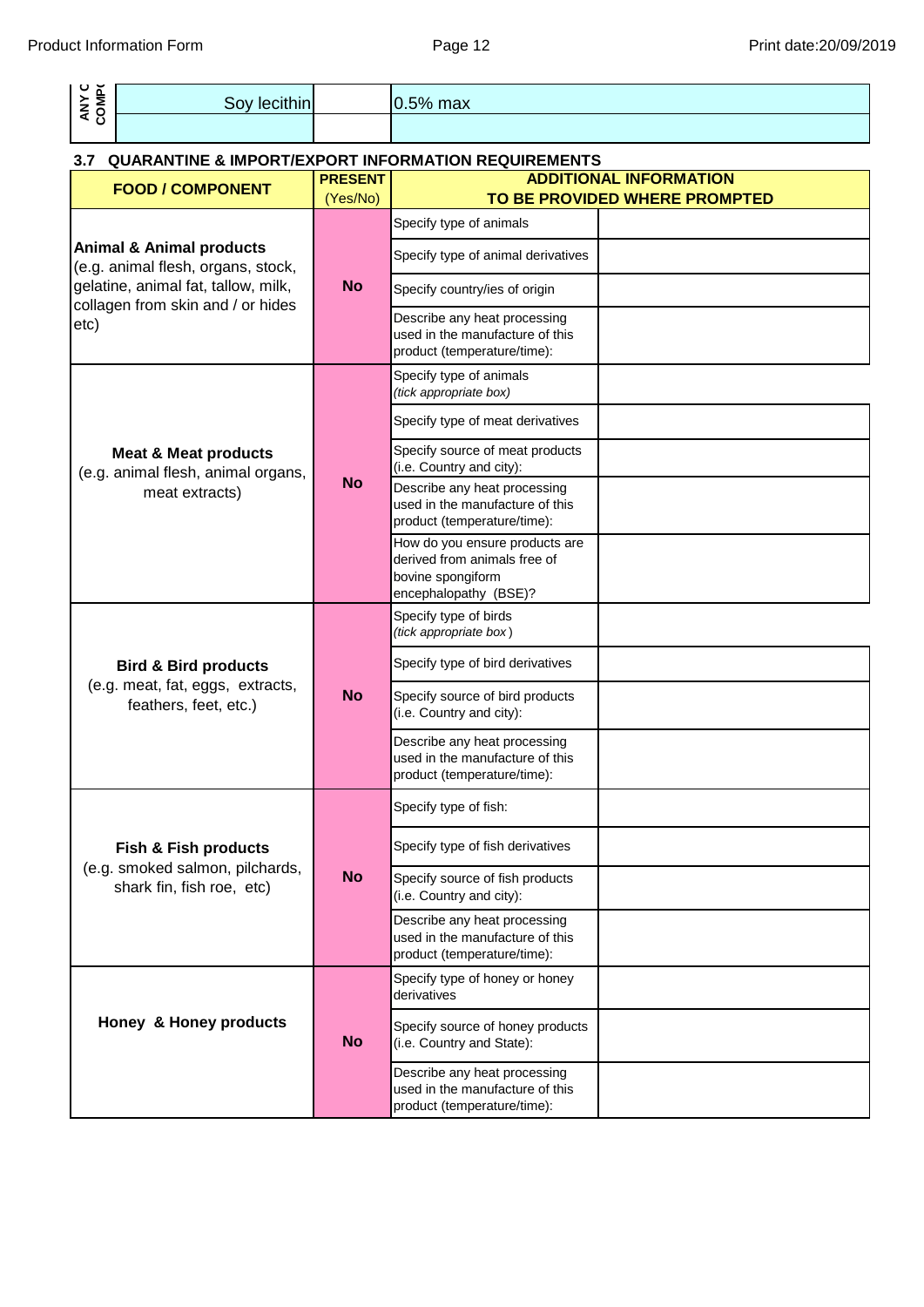#### **4 FOODS REQUIRING PRE-MARKET CLEARANCE**

- **4.1 NOVEL FOODS** (Refer Standard 1.5.1 of the Code)
- 4.1.1 Is this product (or any of its components) listed as a novel food in the standard? No Nes/No



#### **4.2 QUARANTINE TREATMENTS**

Specify if this product (or any of its components) has been treated with the following:

| <b>TREATMENT METHOD</b>       | <b>USED ON ANY</b><br><b>COMPONENT</b> | <b>SPECIFY TREATED INGREDIENT</b> |
|-------------------------------|----------------------------------------|-----------------------------------|
| Steam sterilisation           | <b>Yes</b>                             | Palm oil & Palm kernel oil        |
| lonising (gamma) irradiation  | No                                     |                                   |
| Ethylene oxide                | No                                     |                                   |
| Other fumigants or sterilants | No                                     |                                   |

#### **4.3 FOOD PRODUCED USING GENE TECHNOLOGY** (Standard 1.5.2)

4.3.1 Are there any ingredients (including food additives, processing aids and enzymes) in this product that come from genetically modified (GM) plants or animals, or are the result of synthesis by GM micro-organisms, but with the exemption of use of GM feedstock?

Yes/No **No**

IF NO, specify which of the following are applicable: **IF NO, specify which of the following are applicable: X** No GM varieties of this food / ingredient available

**X** Non GM variety is used

Identity preservation program in place

**Go to Question 4.3.7 and continue** 

| Analytical testing confirms absence |  |
|-------------------------------------|--|
| Verifiable documentation of status  |  |
| <b>Other</b> – Specify              |  |
|                                     |  |



| <b>GM CROSS CONTAMINATION IN FOODS AND INGREDIENTS</b>                                                                                                                       | Yes/No     |
|------------------------------------------------------------------------------------------------------------------------------------------------------------------------------|------------|
| 4.3.7. Is this a raw/bulk commodity which is transported by freight/tanker AND where the<br>freight/tanker could have previously been used to transport other GM product?    | No.        |
| 4.3.8. Is this product manufactured or stored at a production site where genetically                                                                                         |            |
| modified protein or DNA is used for the manufacture of other products?                                                                                                       | <b>Yes</b> |
| 4.3.9. Is there an identity preservation system separating non GM and GM components                                                                                          |            |
| to ensure the absence of genetically modified material in this product?                                                                                                      | Yes:       |
| Specify details:<br>labelling and segregation procedures in place                                                                                                            |            |
| 4.3.10. Has Polymerase Chain Reaction (PCR) testing for GM materials been carried out?                                                                                       | <b>No</b>  |
|                                                                                                                                                                              |            |
| 4.3.11. Is any GM food or GM ingredient unintentionally present at MORE THAN 10g/kg                                                                                          | <b>No</b>  |
| <b>EXEMPTION TO LABELLING APPLIES AND GM LABELLING IS NOT REQUIRED</b>                                                                                                       |            |
| 4.3.12. (OPTIONAL) Are any ingredients derived from an animal which has been fed with<br>feedstock containing GM ingredients or ingredients derived from GM micro-organisms? | No l       |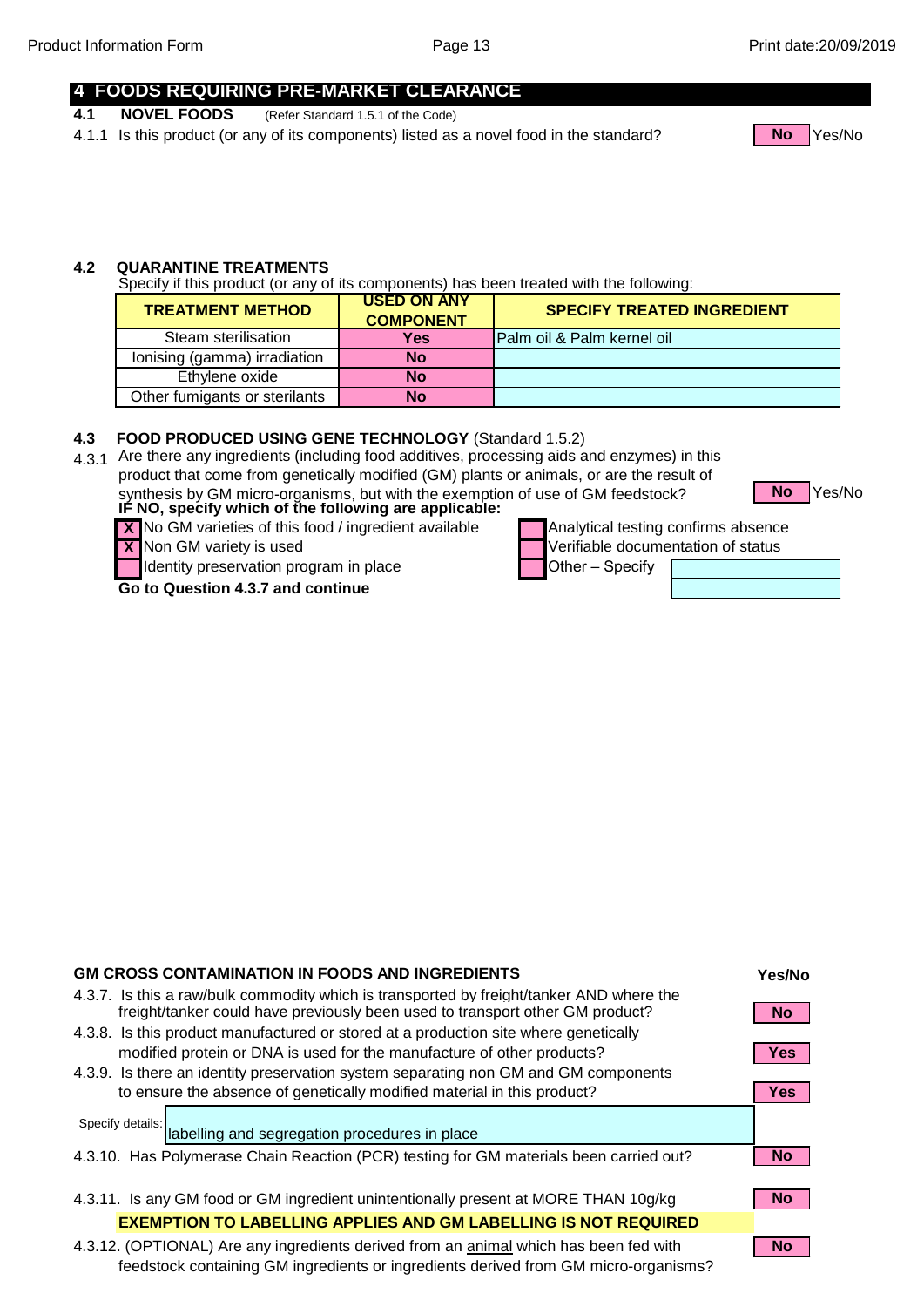Plant based product Specify details:

# **5 NUTRIENTS & CONSUMER INFORMATION CLAIMS**

**5.1 NUTRITION INFORMATION**

#### 5.1.1 Serve size is not relevant for this product.

5.1.2 For nutrition information below, please specify the **UNITS of measure:** X grams

Complete nutrient table below. Mandatory nutrients highlighted in blue and bolded, others optional.

| <b>NUTRIENT</b>       | <b>AVG QUANTITY</b><br>per 100 g                                       |
|-----------------------|------------------------------------------------------------------------|
| <b>Energy</b>         | 3084 kJ                                                                |
| <b>Protein, total</b> | <b>Nutrient information</b><br>$0 \text{ g}$<br>is relevant to product |
| - Gluten              | <b>AS SUPPLIED</b>                                                     |
| <b>Fat, total</b>     | 81.9 g                                                                 |
| - saturated           | 54 g                                                                   |
| - transfat            | DO NOT leave bolded<br>$0.3$ g                                         |
| - polyunsaturated     | NIP fields blank. Use<br>$5.2$ g                                       |
| - monounsaturated     | numbers, or text "less<br>$22.4$ g<br>than" with value; or             |
| Cholesterol           | $0 \, \text{mg}$<br>"unavailable" or "not                              |
| <b>Carbohydrate</b>   | detected" for gluten.<br>$0 \text{ g}$                                 |
| - sugars              | $\Omega$<br>g                                                          |
| Dietary fibre, total  |                                                                        |
| <b>Sodium</b>         | 1163 mg                                                                |
| Potassium             |                                                                        |

5.1.3 Additional nutrients - vitamins, minerals and other nutritive substances

Specify only one target population for product *(selection ONLY ONE check box)* :

|                                                                                                                         |                                  | <b>X</b> Adults | Young Children                            | <b>Infants</b>                             |
|-------------------------------------------------------------------------------------------------------------------------|----------------------------------|-----------------|-------------------------------------------|--------------------------------------------|
| <b>VITAMINS</b><br>specify which vitamin                                                                                | <b>AVG QUANTITY</b><br>per 100 g |                 | <b>MINERALS</b><br>specify which minerals | <b>AVG QUANTITY</b><br>per 100<br><b>g</b> |
|                                                                                                                         |                                  |                 |                                           |                                            |
|                                                                                                                         |                                  |                 |                                           |                                            |
|                                                                                                                         |                                  |                 |                                           |                                            |
|                                                                                                                         |                                  |                 |                                           |                                            |
|                                                                                                                         |                                  |                 |                                           |                                            |
|                                                                                                                         |                                  |                 |                                           |                                            |
| $N$ $\cap$ TE: there is no normalization to $\Gamma$ $\cap$ DTIEV foods with this substance indicated with $\star\star$ |                                  |                 |                                           |                                            |

NOTE: there is no permission to FORTIFY foods with this substance indicated with \*\*

### **Insert any other nutrient or biologically active substance**

| <b>NAME OF SUBSTANCE</b> | <b>AVG QUANTITY per 100 g</b> | <b>S</b> <i>S</i> <b>S</b> |
|--------------------------|-------------------------------|----------------------------|
|                          |                               |                            |
|                          |                               |                            |
|                          |                               |                            |

5.1.4 Please provide the following analytical data:

|                                                                                                                                           | % Ash<br>% Moisture | n/a<br>15.30%                                            |                |                                      | <b>Estimation contentl</b><br>accounted for per 100 g | N/A     |  |
|-------------------------------------------------------------------------------------------------------------------------------------------|---------------------|----------------------------------------------------------|----------------|--------------------------------------|-------------------------------------------------------|---------|--|
| 5.1.5 Please specify how the carbohydrate value has been determined:<br>Difference as defined in<br>Standard 1.2.8                        |                     | Available Carbohydrate as<br>defined in Standard 1.2.8   |                |                                      | Other - specify:                                      | Unknown |  |
| 5.1.6 Please nominate the source used to provide nutrition data in the tables above<br>For laboratory analysis, specify date of analysis: |                     | Analytical – e.g. Laboratory Tested $\boxed{\mathbf{X}}$ | 16-August-2018 | Theoretical $-$ e.g. By Calculation. |                                                       |         |  |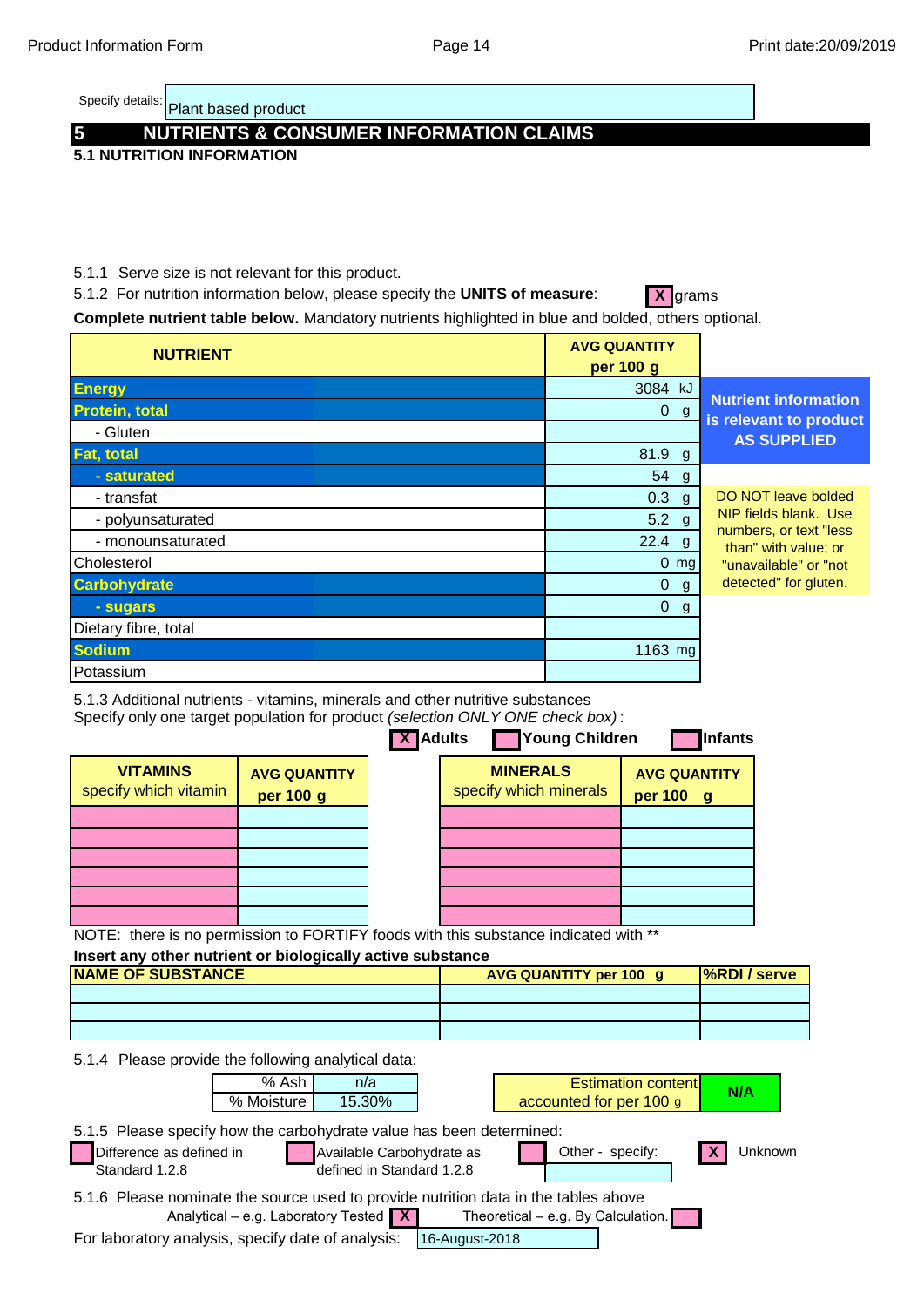#### **5.2 SUITABILITY TO MAKE CERTAIN CLAIMS**

Any other claims

Specify if the product is suitable for use in product intended for the following consumer uses.

|                                 |            | poon , in the product to culturity for doo in product interiged for the following concurrier doce. |                                                 |
|---------------------------------|------------|----------------------------------------------------------------------------------------------------|-------------------------------------------------|
| <b>SPECIFY IF SUITABLE FOR </b> | Yes / Nol  | <b>HOW HAS THIS BEEN VALIDATED?</b>                                                                | <b>CERTIFICATE</b><br><b>AVAILABLE (Yes/No)</b> |
| Halal                           | <b>Yes</b> | Certification by The Department of<br><b>Islamic Development Malaysia</b>                          | <b>Yes</b>                                      |
| Kosher                          | <b>Yes</b> | Certification by Rabbi Mordechai Aberge                                                            | <b>Yes</b>                                      |
| Organic                         | <b>No</b>  |                                                                                                    |                                                 |
| Biodynamic                      | <b>No</b>  |                                                                                                    |                                                 |
| Ovo-lacto-vegetarian            | <b>Yes</b> | plant ingredients                                                                                  | <b>No</b>                                       |
| Lacto-vegetarian                | Yes        | plant ingredients                                                                                  | <b>No</b>                                       |
| Vegan                           | Yes        | plant ingredients                                                                                  | <b>No</b>                                       |
|                                 |            | A copy of relevant certificates must be provided as attachments to form                            |                                                 |
| <b>PRODUCT SUITABILITY FOR </b> | Yes / Nol  | <b>SPECIFY PARTICULAR CLAIMS</b>                                                                   | <b>HOW IS CLAIM</b><br><b>VALIDATED?</b>        |
| "Free" claims                   | <b>No</b>  |                                                                                                    |                                                 |
| Sustainability claims           | <b>No</b>  |                                                                                                    |                                                 |
| Humane treatment                | <b>No</b>  |                                                                                                    |                                                 |

**Yes** RSPO certification number RSPO-SC 00110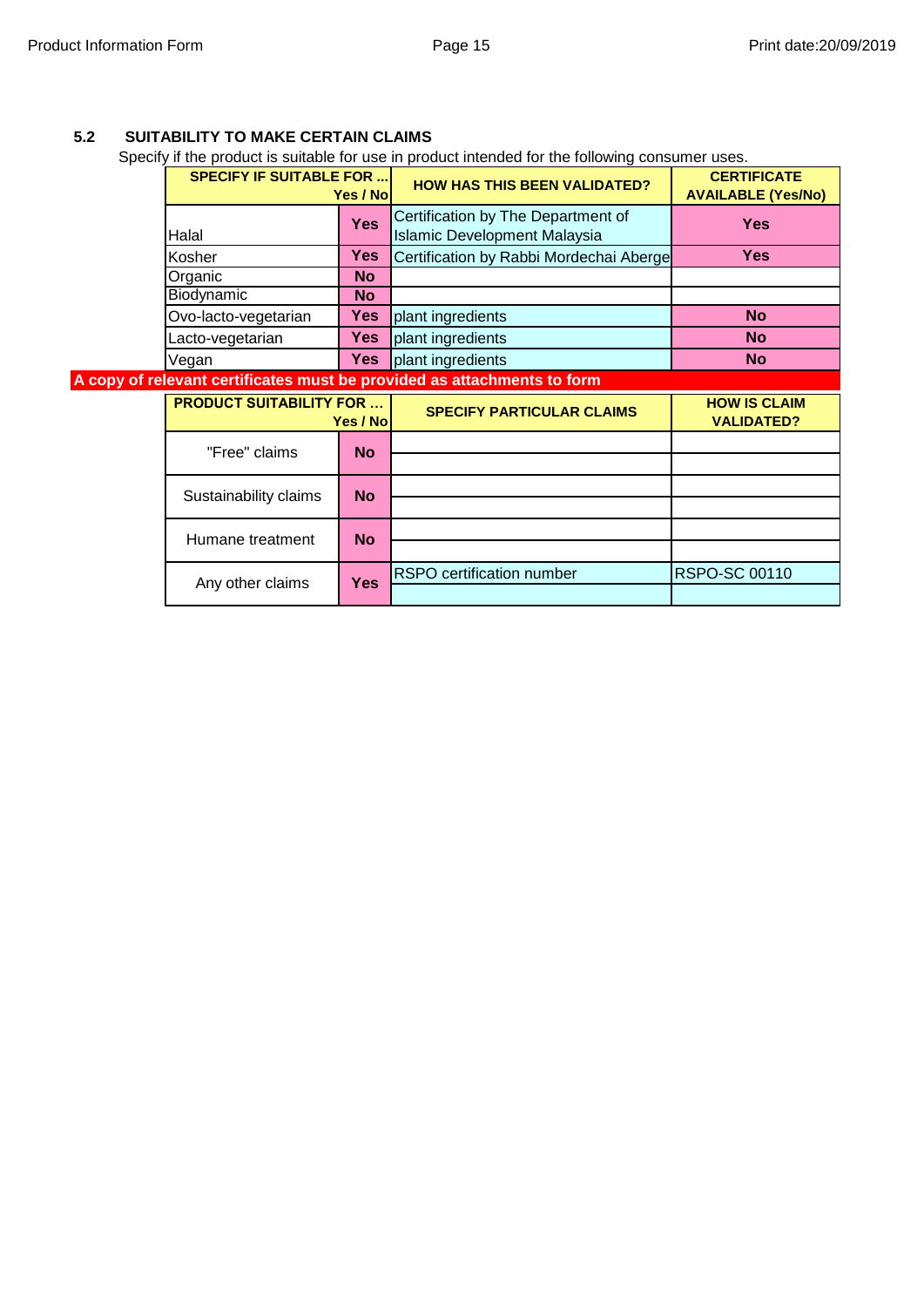### **6 DURABILITY, PACKAGING AND SUPPLY CHAIN**

#### **6.1 SHELF LIFE**

6.1.1 Please complete the following details:

|                                                   | <b>PRODUCT AS SUPPLIED</b><br>unopened pack or bulk container |               | <b>PRODUCT - ONCE IN USE</b><br>resealable pack or bulk container |              |  |
|---------------------------------------------------|---------------------------------------------------------------|---------------|-------------------------------------------------------------------|--------------|--|
| Specify shelf life                                | 12                                                            | <b>Months</b> | 30                                                                | <b>Days</b>  |  |
| <b>Temperature control</b>                        | Is required?                                                  | <b>Yes</b>    | Is required?                                                      | <b>Yes</b>   |  |
| during storage                                    | Specify range:                                                | $15 - 25 °C$  | Specify range:                                                    | $15 - 25 °C$ |  |
| <b>Temperature control</b>                        | Is required?                                                  | <b>Yes</b>    |                                                                   |              |  |
| during transport                                  | Specify range:                                                | 20 °C         |                                                                   |              |  |
| <b>Specify any OTHER</b><br>storage requirements: | Storage in dru conditions and away<br>from the direct light   |               |                                                                   |              |  |

6.1.2 Specify the type of date mark to be used: Refer to AFGC Date Marking Guide **Best before**

#### **6.2 POTENTIAL HAZARDS**

6.2.1 Are there any potential hazards associated with the product ? **No Are the State of Area** Yes/No



#### **6.3 TRANSPORT**

How is product transported and packaged?

Packaged for catering/manufacturing supply

**Net quantity**

**kg**

**kg**

#### **6.4 TRADE MEASUREMENT**

- 6.4.1 Specify which method of trade measurement is used:
- 6.4.2 What is the package size **contained a size contained in the set of specify unit of measure)**
- 6.4.3 Target Fill (if applicable) **COVERT 10.00 COVERTS** (specify unit of measure)
- 6.4.4 Drained Weight (if applicable) **COVID-NOVED WALL COVID-SET (Specify unit of measure)**

6.4.5 IF AQS is used, what is the statistical variance in the fill measurement?

#### **6.5 TRACEABILITY**

Please provide any general comments about the traceability coding used on the product:

Please specify the following where applicable: our internal code will include date/month/year/filling machine/time of packing/running number/operators initial

10.00

10.00

NA

| <b>TRACKING CODE</b>          |                                                            | UNI 1                                                                                                                              |   |                     |  | <b>SHIPPER (if applicable)</b> |              |
|-------------------------------|------------------------------------------------------------|------------------------------------------------------------------------------------------------------------------------------------|---|---------------------|--|--------------------------------|--------------|
| <b>Type of Primary Coding</b> |                                                            | <b>X</b> Date code                                                                                                                 | X | <b>Batch number</b> |  | Date code                      | Batch number |
| (Please TICK as appropriate)  |                                                            | Product code                                                                                                                       |   | Lot number          |  | Product code                   | Lot number   |
| Method of coding              |                                                            | inkjetting                                                                                                                         |   |                     |  |                                |              |
| Location of code              |                                                            | on top of first or third panel, outer<br>carton packaging                                                                          |   |                     |  |                                |              |
| Number of characters in code  |                                                            | 54 characters and numbers ink-<br>jetted in two lines                                                                              |   |                     |  |                                |              |
| Example of coding format      | best before 05/09/2015 B/N<br>10150607 06ISD GPO607A 15:39 |                                                                                                                                    |   |                     |  |                                |              |
| Coding translation            |                                                            | best before date, batch number,<br>production date, packing instruction<br>number, time, packing run number,<br>operator's initial |   |                     |  |                                |              |

#### **6.6 PRODUCT PACKAGING**

- 6.6.1 Are tamper evident controls included in the packaging design? No **No** Yes/No
- 6.6.2 Has unit packaging been assessed for migration of substances into food? **Yes** Yes/No
- 6.6.3 Are engineered nanoparticles present in unit packaging? No Wes/No Yes/No



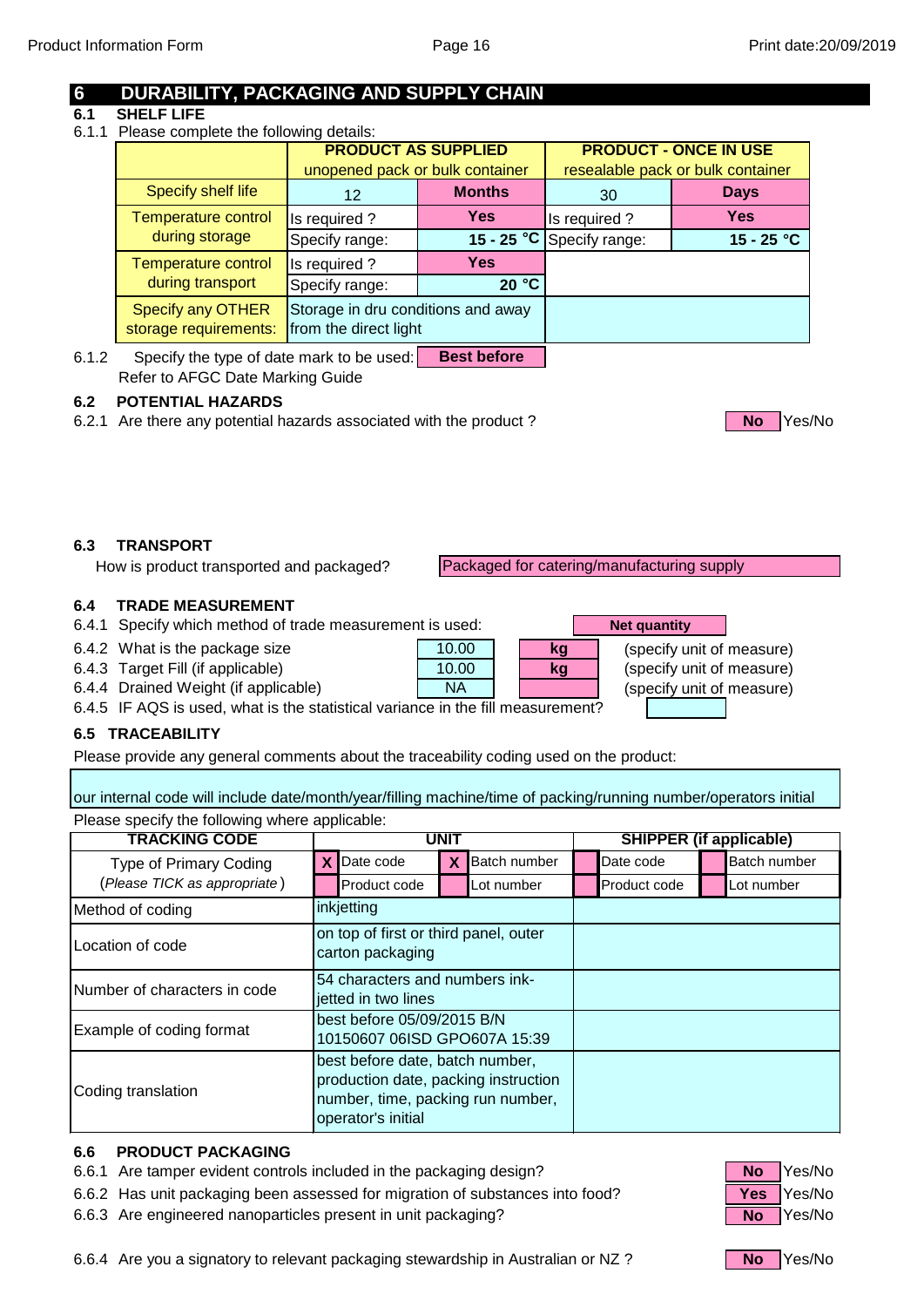#### 6.6.5 Provide a general description of unit packaging:

|  |  | Carton box with margarine sheet individually wrapped with white plastic liner |  |
|--|--|-------------------------------------------------------------------------------|--|
|--|--|-------------------------------------------------------------------------------|--|

#### 6.6.6 Complete the following table for questions related to packaging of unit package and/or shipper

|                                               | <b>PACKAGING</b>                     | <b>UNIT</b> | <b>SHIPPER</b> |
|-----------------------------------------------|--------------------------------------|-------------|----------------|
| <b>Type</b>                                   | Packaging format                     | carton      |                |
|                                               | Ceramicl                             | <b>No</b>   |                |
|                                               | Glass                                | <b>No</b>   |                |
| <b>Specify</b>                                | Metall                               | <b>No</b>   |                |
| components /<br>material used<br>in packaging | Paper / cardboard                    | <b>Yes</b>  |                |
|                                               | Packing materials                    | <b>Yes</b>  |                |
|                                               | <b>Plastics</b>                      | <b>Yes</b>  |                |
|                                               | Specify plastic coding symbol number | <b>NA</b>   |                |
|                                               | % of total using recycled component  | <b>NA</b>   |                |
| <b>Seal</b>                                   | What is the seal method?             | tape        |                |
|                                               | Height (mm)                          | 232         |                |
| <b>Dimensions</b>                             | Width (mm)                           | 331         |                |
|                                               | Depth (mm)                           | 201         |                |

#### **6.7 PALLET CONFIGURATION**

- 6.7.1 Gross weight of loaded pallet
- 6.7.2 Stack height of loaded pallet 110.0 cm
- 
- 
- 

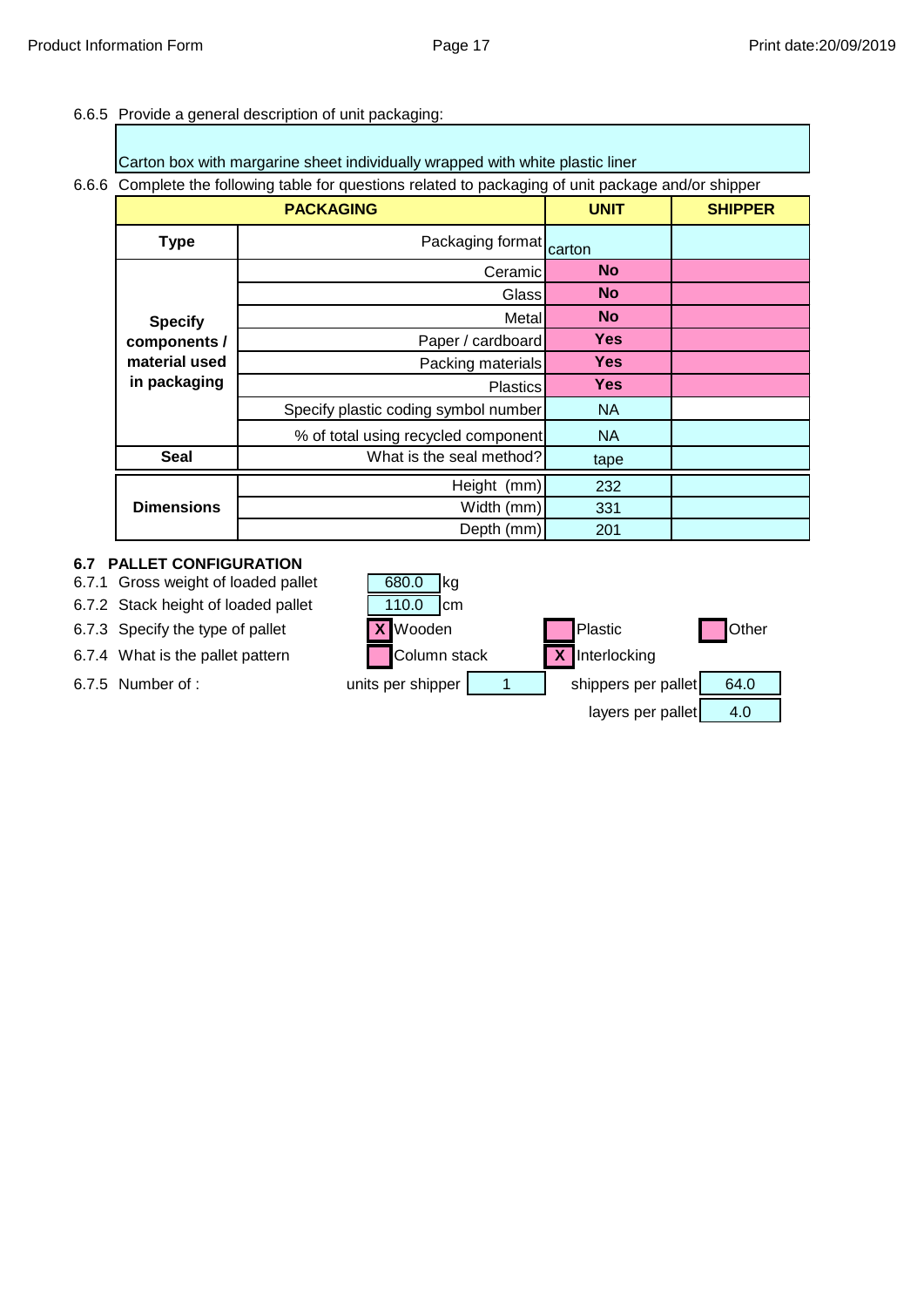### **7 SPECIFICATIONS FOR COMPLIANCE**

Test Methods are mandatory and must quote AOAC methods or recognised independent Australian or International standards. Where a supplier's internal test method is quoted a copy must be attached. Also state if Certificate of Analysis (C of A) or Certificate of Conformance (C of C) can be provided.

#### **7.1 ORGANOLEPTIC SPECIFICATIONS**

*(Examples may include flavour, colour, aroma, texture etc)*

|                         |                      |                    | <b>AVAILABILITY</b> |                    |
|-------------------------|----------------------|--------------------|---------------------|--------------------|
| <b>TEST / PARAMETER</b> | <b>SPECIFICATION</b> | <b>TEST METHOD</b> | $ C \text{ of } A $ | $ C \text{ of } C$ |
| n/a                     | n/a                  | ln/a               |                     |                    |
|                         |                      |                    |                     |                    |
|                         |                      |                    |                     |                    |
|                         |                      |                    |                     |                    |
|                         |                      |                    |                     |                    |

#### **7.2 PHYSICAL SPECIFICATIONS**

*(Examples may include particle size, shape, specific gravity, metal detection, foreign matter tolerances, physical defect tolerances etc as appropriate for the product)*

|                               |                      |                    | <b>AVAILABILITY</b> |                     |
|-------------------------------|----------------------|--------------------|---------------------|---------------------|
| <b>TEST / PARAMETER</b>       | <b>SPECIFICATION</b> | <b>TEST METHOD</b> | C of A              | $ C \text{ of } C $ |
| Slip melting point            | $49 - 53$            | AOCS Cc 3-25       | <b>Yes</b>          |                     |
| Color in oil phase            | $4.0 - 5.0R$         | AOCS Cc 13e-92     | <b>Yes</b>          |                     |
| <b>Moisture</b>               | 16 max               | AOCS Ca 2c-25      | <b>Yes</b>          |                     |
| Solid fat content @<br>10degC | 74 - 84              | AOCS Cd 16b-93 (I) | <b>Yes</b>          |                     |
| solid fat content @<br>20degC | $58 - 68$            | AOCS Cd 16b-93 (I) | <b>Yes</b>          |                     |
| Solid fat content @<br>30degC | $35 - 45$            | AOCS Cd 16b-93 (I) | <b>Yes</b>          |                     |
| Solid fat content @<br>40degC | 18 - 28              | AOCS Cd 16b-93 (I) | <b>Yes</b>          |                     |
|                               |                      |                    |                     |                     |
|                               |                      |                    |                     |                     |
|                               |                      |                    |                     |                     |

#### **7.3 MICROBIOLOGICAL SPECIFICATIONS**

*(Examples may include standard plate count, yeasts & moulds, coliforms, salmonella, listeria etc)*

|                             |                      |                     | <b>AVAILABILITY</b> |                    |
|-----------------------------|----------------------|---------------------|---------------------|--------------------|
| <b>TEST / PARAMETER</b>     | <b>SPECIFICATION</b> | <b>TEST METHOD</b>  | C of A              | $ C \text{ of } C$ |
| Coliform                    | ND (<10), MPN/g      | AOAC 966.24         |                     | <b>Yes</b>         |
| E.coli                      | ND (<10), MPN/g      | AOAC 966.24         |                     | <b>Yes</b>         |
| <b>Standard Plate Count</b> | $<$ 10000, cfu/g     | AOAC 966.23         |                     | <b>Yes</b>         |
| Enterococcus group          | $<$ 3, MPN/g         | <b>APHA 9230B</b>   |                     | <b>Yes</b>         |
| Mould                       | $<$ 10, cfu/g        | <b>AOAC 940.37E</b> |                     | <b>Yes</b>         |
| Yeast                       | $<$ 10, cfu/g        | <b>AOAC 940.37E</b> |                     | <b>Yes</b>         |
| S. aureus                   | Absent               | FDA/ BAM Chapter 12 |                     | <b>Yes</b>         |
| Salmonella                  | Absent               | FDA/ BAM Chapter 5  |                     | <b>Yes</b>         |
|                             |                      |                     |                     |                    |
|                             |                      |                     |                     |                    |
|                             |                      |                     |                     |                    |
|                             |                      |                     |                     |                    |
|                             |                      |                     |                     |                    |
|                             |                      |                     |                     |                    |
|                             |                      |                     |                     |                    |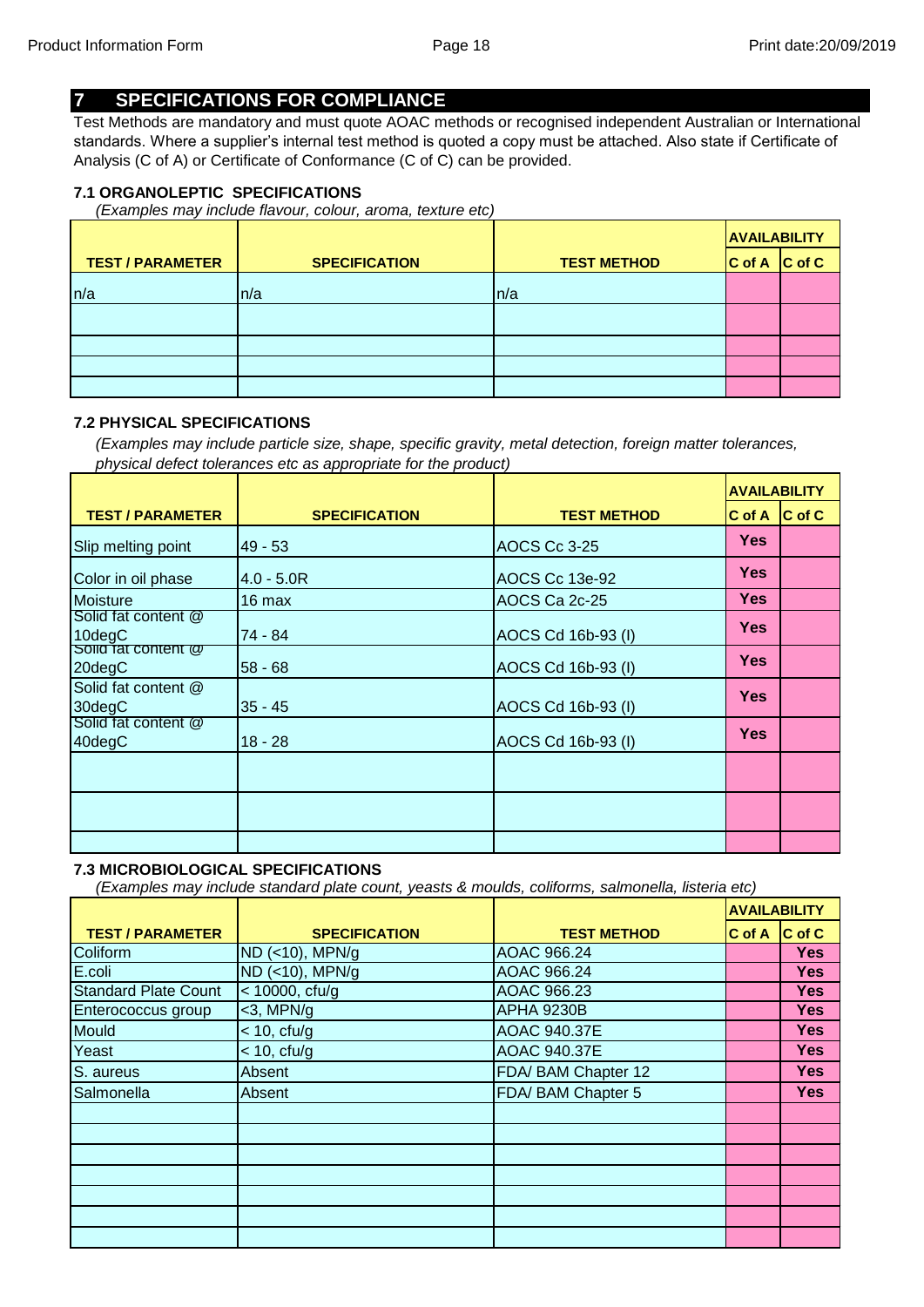#### **7.4 CHEMICAL SPECIFICATIONS**

*(Examples may include pesticide residue screen, antibiotic residue screen, heavy metal screen, aflatoxins screen, salt, acid, pH, moisture, brix, Aw, Nutrition Information Test, etc)* 

|                            |                             |                    | <b>AVAILABILITY</b> |            |
|----------------------------|-----------------------------|--------------------|---------------------|------------|
| <b>TEST / PARAMETER</b>    | <b>SPECIFICATION</b>        | <b>TEST METHOD</b> | $C$ of A $ C$ of C  |            |
| <b>Free Fatty Acid (as</b> |                             |                    |                     |            |
| Palmitic Acid,             |                             |                    | <b>Yes</b>          |            |
| measured on the oil        |                             |                    |                     |            |
| blend at time of           | $0.1\%$ max                 | AOCS Ca 5a-40      |                     |            |
| Peroxide Value at time     |                             |                    | <b>Yes</b>          |            |
| of packing                 | 2 max                       | AOCS Cd 8-53       |                     |            |
| Salt content               | 3.5 <sub>max</sub>          | AOAC 960.29        | <b>Yes</b>          |            |
| Trans fatty acids          | 1 max                       | AOCS Ce 1h-05      |                     | <b>Yes</b> |
|                            |                             |                    |                     |            |
| Metal detector             | Fe: 2.5 mm; non Fe: 3.5 mm; |                    |                     |            |
|                            | stainless: 3.5 mm           |                    |                     |            |
| Sive size (after mixing    | 25 micron wire mesh         |                    |                     |            |
|                            |                             |                    |                     |            |
|                            |                             |                    |                     |            |
|                            |                             |                    |                     |            |
|                            |                             |                    |                     |            |
|                            |                             |                    |                     |            |
|                            |                             |                    |                     |            |
|                            |                             |                    |                     |            |
|                            |                             |                    |                     |            |
|                            |                             |                    |                     |            |
|                            |                             |                    |                     |            |
|                            |                             |                    |                     |            |
|                            |                             |                    |                     |            |
|                            |                             |                    |                     |            |

### **8 COMMENTS / ADDITIONAL INFORMATION**

8.1 Do you have any comments or additional information?

| <b>Question</b><br><b>Number</b> | <b>Line Number</b> | <b>Comments</b>                                                              |
|----------------------------------|--------------------|------------------------------------------------------------------------------|
| % of palm oil used               | n/a                | 80% of palm oil used                                                         |
| <b>Certificate Status</b>        |                    | Mass balance                                                                 |
| RSPO certificate<br>number       |                    | <b>RSPO-SC 00110</b>                                                         |
| Section 3.4.2                    | R360 - 363         | Fully refined shea Nut Oi is processed on the same line as this product Shea |
|                                  |                    |                                                                              |
|                                  |                    |                                                                              |
|                                  |                    |                                                                              |
|                                  |                    |                                                                              |
|                                  |                    |                                                                              |
|                                  |                    |                                                                              |

Yes Yes/No

#### 8.2 ADDITIONAL MANUFACTURING SITE INFORMATION (if required)

**When nominating product is supplied from more than one manufacturing site,** the details provided must be applicable to product coming from any of the sites. For example, if particular allergens occur at only one site then the information provided in the form should identify that the allergens are present even though batches of product made at other sites may be allergen free.

|            | <b>Datonoo or product made at other pitco may be allorgen hoor</b> |  |  |  |
|------------|--------------------------------------------------------------------|--|--|--|
|            | <b>COMPANY NAMEL</b>                                               |  |  |  |
| SITE: $#4$ | NUMBER / STREET / SUBURB                                           |  |  |  |
|            | STATE / COUNTRY / POST CODE                                        |  |  |  |
|            | <b>COMPANY NAMEL</b>                                               |  |  |  |
| SITE: #5   | NUMBER / STREET / SUBURB                                           |  |  |  |
|            | STATE / COUNTRY / POST CODE                                        |  |  |  |
|            | <b>COMPANY NAMEL</b>                                               |  |  |  |